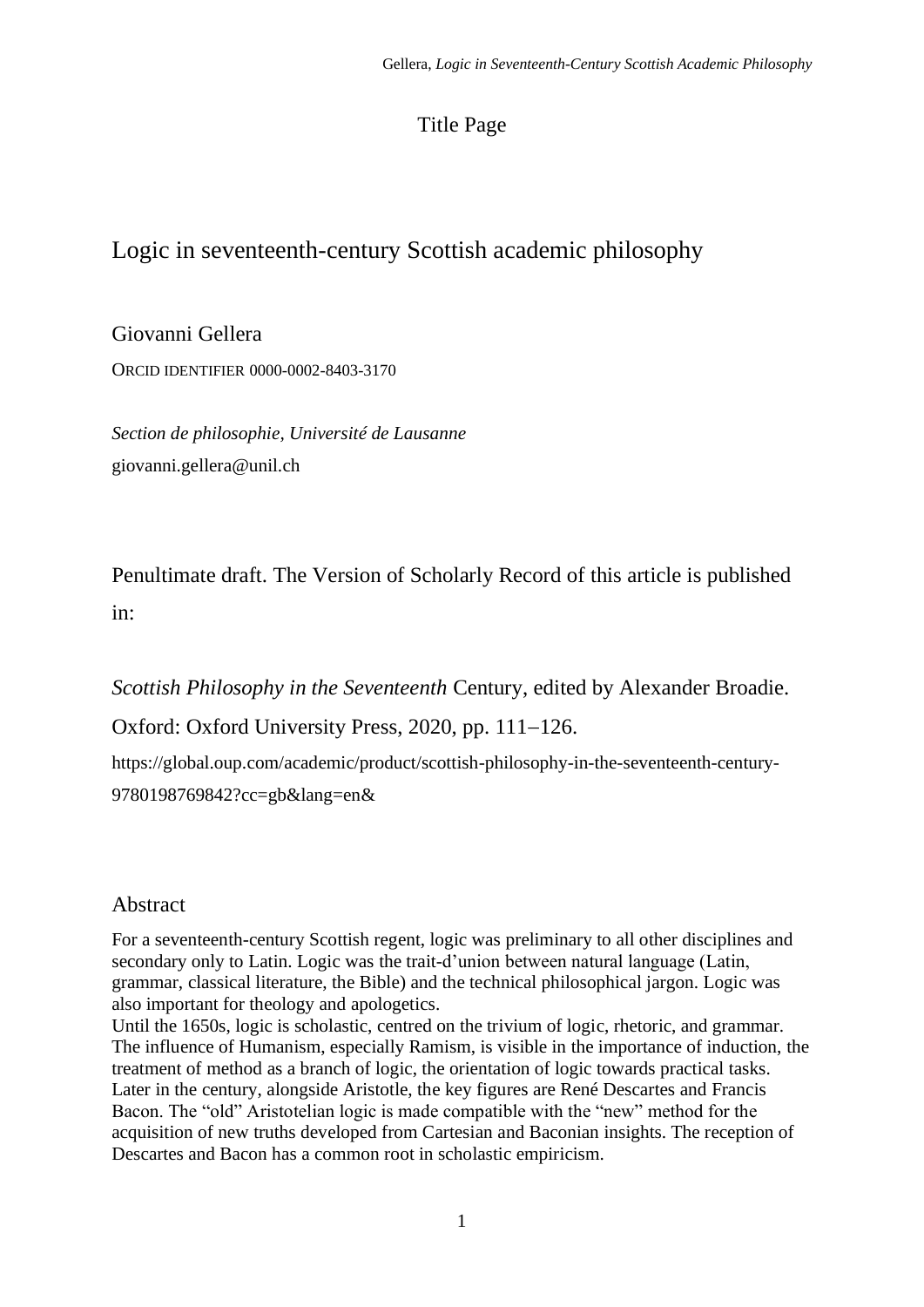## Chapter Seven

#### Logic in seventeenth-century Scottish academic philosophy

Giovanni Gellera

#### Introduction

The teaching of logic has an important place in the curriculum the seventeenth-century Scottish Faculties of Arts.<sup>1</sup> It can be broadly divided into the pre-1650s period and the post-1650s period, during which 'modern'—that is, for the present purposes, non-scholastic philosophers are integrated into the curriculum.

Until the 1650s, logic is scholastic, centred on the trivium of logic, rhetoric, and grammar, and especially on Aristotle's *Categories* and *Posterior Analytics*. Underneath the scholastic surface, one can detect the influence of Humanism on the regents' conception of logic, especially Ramism: the importance of induction, the treatment of method as a branch of logic, the orientation of logic towards practical and useful tasks. This latter aspect is characteristic of the Scottish academic philosophy of the period, including ethics and natural philosophy.<sup>2</sup> Though Rudolph Agricola and Pierre de la Ramée appear very rarely in the early seventeenth-century texts, there is a "general accrued baggage of intellectual discourse as shaped by both scholasticism and humanist logic",<sup>3</sup> and a "mixed approach which combines Aristotelian logic with Ramist method."<sup>4</sup>

In the second half of the century, alongside Aristotle the key figures are René Descartes and Lord Francis Bacon.<sup>5</sup> The Aristotelian stress on clear premises and consistence in the

<sup>1</sup> As argues Broadie 2009: 87‒90, logic has an illustrious history in Scottish philosophy, from the circle of John Mair in the early 16c Paris, to the "lively fashion" in which philosophy continued during the 16c. See Chapter 5 for a survey of 16c Scottish philosophy and the arrival of Humanism.

<sup>2</sup> Shepherd 1975: 166‒168: "the emphasis was above all on the practical nature of ethics, and its usefulness as a guide to life." See Christian Maurer's chapter in this volume on moral philosophy.

<sup>3</sup> Reid 2011: 189.

<sup>4</sup> Hutton 2015: 38.

<sup>5</sup> Shepherd 1975: 62: "One feels that Descartes and others have been fitted into a framework which is basically Aristotelian."

2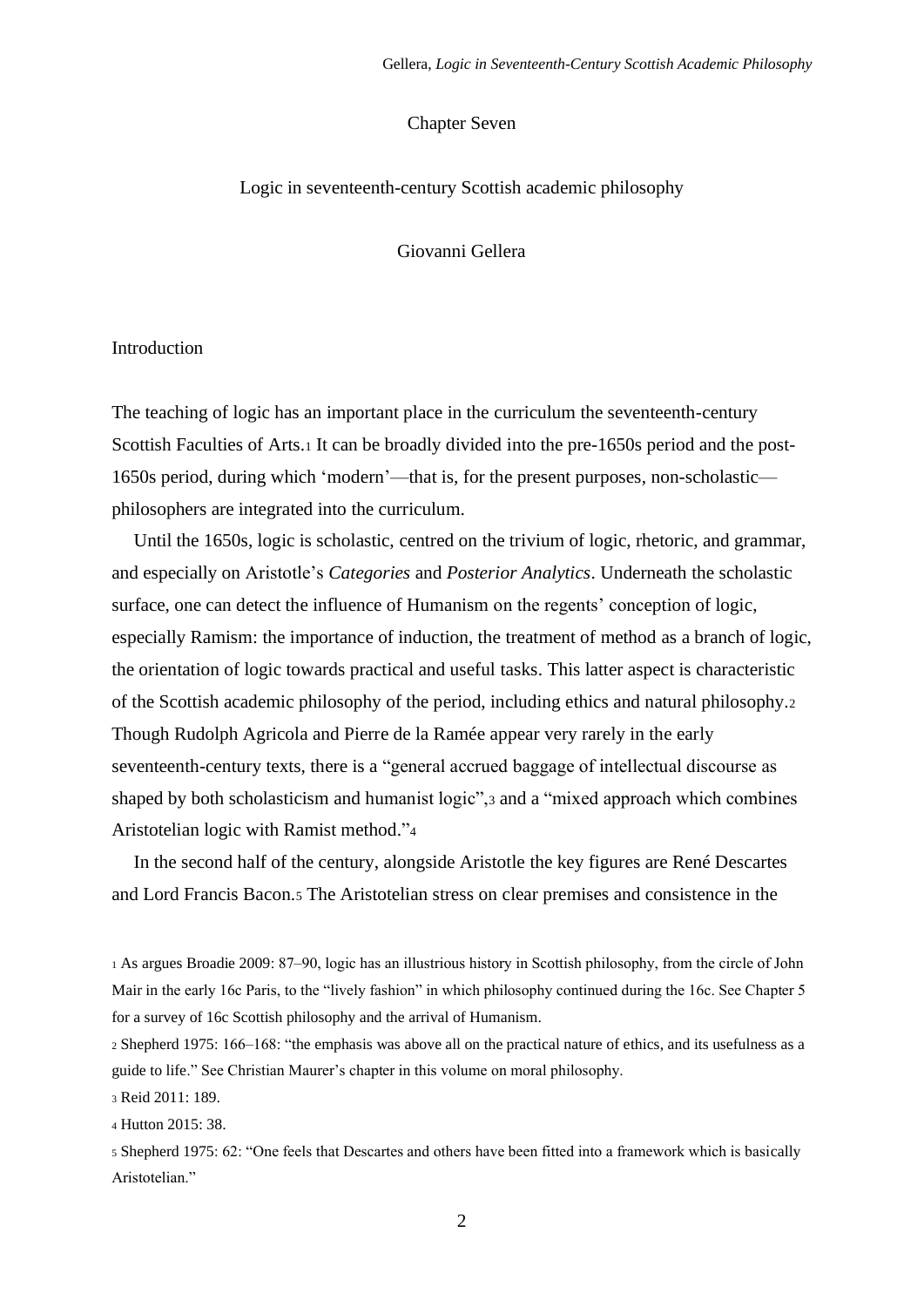arguments is enriched with the method for the acquisition of new truths developed from Cartesian and Baconian insights. Towards the end of the century, Bacon's philosophy finds its place within an empiricist interpretation of Descartes. Arguably, the common root here is scholastic empiricism. Though Bacon is chronologically earlier than Descartes, the reception of Cartesianism in the Scottish universities is earlier and more systemic, and it ultimately shapes the reception of Bacon. The regents have a generally compatibilist understanding of the relations between 'old' and 'new' logic, where 'old' is understood in the modern sense of scholastic logic in general, not as in the medieval division of the Aristotelian corpus into *logica vetus* (Isagoges, Categories, On Interpretation) and *logica nova* (Analytics, Topics, On Sophistical Refutations). Like other first-generation Cartesians, such as Johannes Clauberg, the regents propose a *Logica Vetus et Nova*: Aristotelian logic deals with inference and exposition of truth, Cartesian "logic" deals with the acquisition of the material principle of logic: clear and distinct ideas. Arguably, the regents substituted Aristotle's *Topics* with Descartes' analytic method and methodological doubt of *Meditationes I–III*.

To a 17c Scottish regent, logic was preliminary to all other disciplines. In a way, it was secondary only to Latin, studied since child age, and grammar, both necessary for higher studies. Logic was the trait-d'union between natural language (Latin, grammar, classical literature, the Bible) and the technical philosophical jargon. Though not properly a part of philosophy nor a science—logic was considered an *art*—logic is inseparable from philosophy teaching. It was taught during the first year of the four-year curriculum, and in the following years trained in the many hours that the students spent formalising arguments and debating. Rhetoric was integral to this teaching style, and the *Theses philosophicae* themselves are an exercise in the presentation of philosophical views. During the graduation ceremony, the students would publicly debate *pro et contra* a given view to show their eloquence and knowledge. The debate was conducted in strict respect of syllogistic logic. Finally, logic was also important for theology and apologetics. Admittedly less so than the Catholic universities, the Reformed Faculties of Theology praised the importance of logic—hence of philosophy in the defence of true faith. A seventeenth-century student at a Scottish university would then see, in good scholastic fashion, a strong unity in the education he received from the dual perspective of its Reformed credentials and of the application of logic to all disciplines.

The first part of this paper covers the scholastic, Reformed, and Humanist elements of logic teaching until the 1650s, with focus on the logical dimension of the Doctrine of the Fall, and the theses by Edinburgh regent William King (1612) and Glasgow regent James

3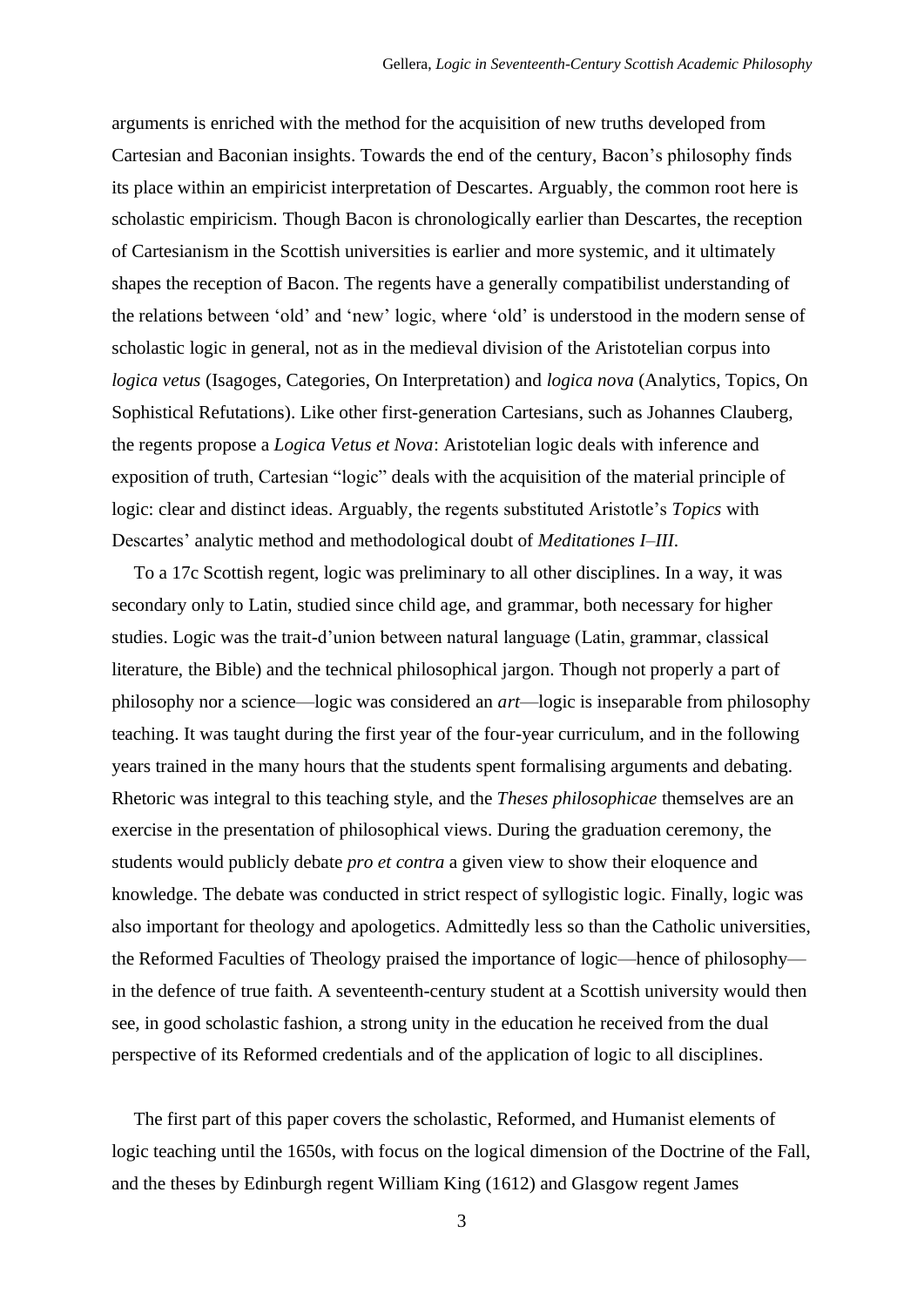Dalrymple (1646). The second part of the paper investigates logic teaching after the 1650s: the influence of Cartesian and Baconian philosophy, and the legacy of the Aristotelian categories of thought. The regents taught a synthesis of Aristotelian logic and the new philosophical method. Considering how little known the Scottish *Theses logicae* are, ample space is given to the original texts.

1. Scholasticism, Humanism, and the Reformation

## *Logic and the psychology of the doctrine of the Fall*

Belief in the corruption of human nature because of the Fall was fundamental in the worldview of a seventeenth-century Scottish regent. When subjected to philosophical scrutiny, the Doctrine of the Fall bears directly on the understanding of the capacities and limits of our intellectual powers. Depending on the definitions we find in the *Theses philosophicae*, logic is the *ars* or the *habitus instrumentalis* which directs and orders our second intentions (the *intentiones secundae*, or concepts, are the proper object of logic and represent the *intentiones primae*, the things) to make good judgments and arguments. The St Salvator regent John Baron writes in 1627: "Logic is the effective habit of the secondary notions, to which the human mind is directed in the acquisition and conservation of the knowledge of things."<sup>6</sup> The regents were aware that logic, though essential, has to do with faulty raw materials and instruments: the external things are obscure to us, and error lurks in the operations of the mind, apprehension, judgment, and discourse.

The discussion of the Fall typically introduces the *Theses logicae*. This belief could find supporting evidence in some scholastic topoi: chiefly the limits of natural reason and philosophy, especially with respect to the higher discipline of theology, and the experience of the fallibility of our judgments. It is not surprising that the regents would take corruption as a psychological fact of our nature and a sensible philosophical principle. The Edinburgh regent William King writes in 1612 that: "The human intellect or reason, especially after the lamentable Fall of man from his primeval integrity, cannot apply itself with certitude and confidence to the ordinate and distinct understanding of things, and cannot judge truth only

<sup>6</sup> Baron 1627: TL I: "Logica est habitus effectivus, secundarum notionum, quibus mens humana dirigitur in acquirenda, et conservanda rerum cognitione." All translations are my own.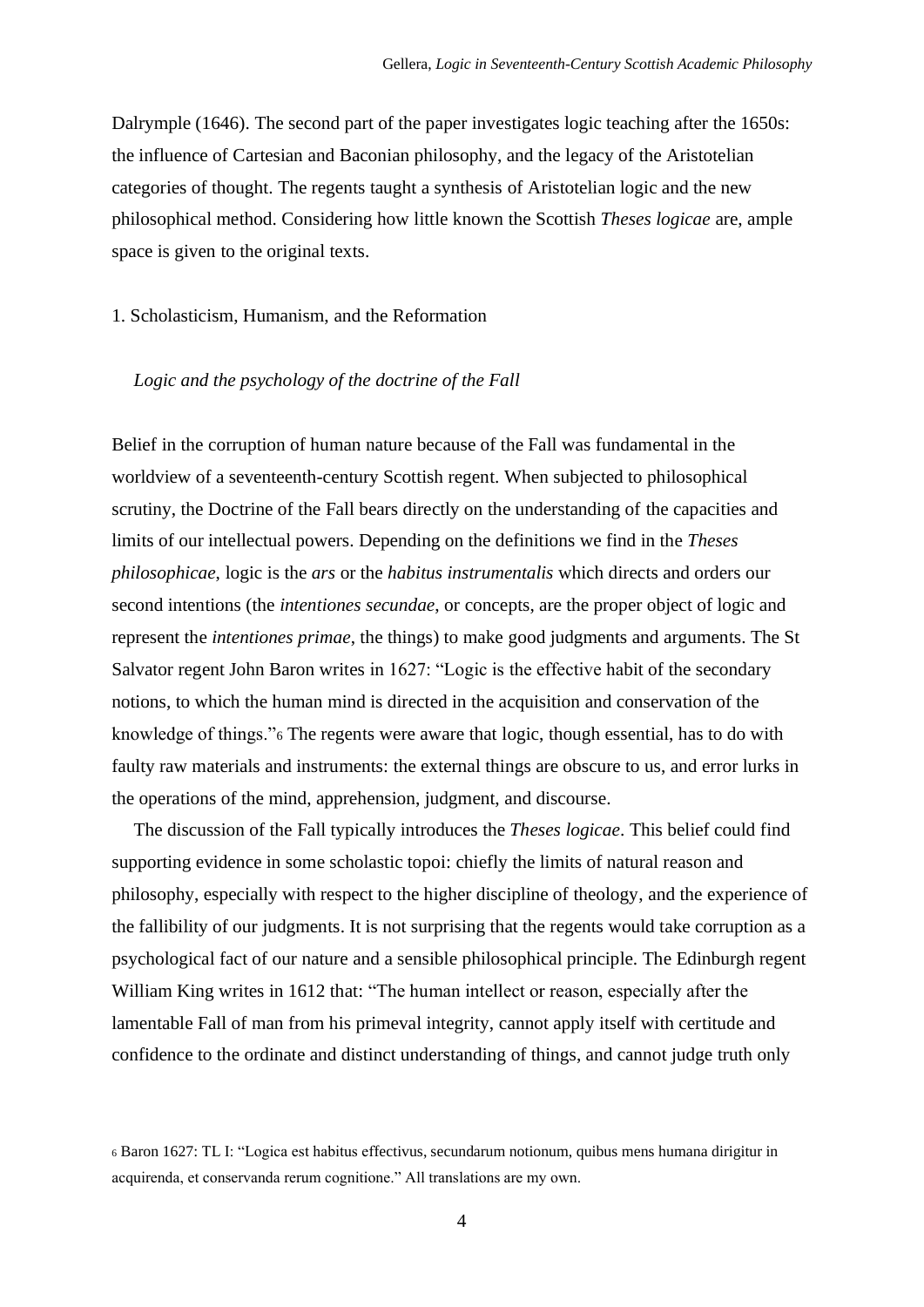with its own powers."7 Similar views in the Edinburgh regent George Robertson in 1596,8 and St Leonard regent Jacob Wemyss, who writes in 1612 about "Adam's lamentable fall".<sup>9</sup>

Logic works as a remedy to the Fall. Regent Wemyss argues that, because of the Fall, "the connection of philosophy and the human condition clearly manifests itself, for the former is the end of the latter."<sup>10</sup> St Salvator regent John Ramsay in 1629 claims that the human mind is in an original state of darkness,<sup>11</sup> but also that we drive a desire to philosophy precisely from this state, and quotes Cicero on this matter.<sup>12</sup> The 'original darkness' is the psychological motif behind the desire to put order in our mental states by the use of logic.<sup>13</sup> There is a good Humanist vibe to Ramsay's talk of particles of the divine spark innate in the human mind ("particula divinae aurae hominibus insita"), and to his optimism about logic directing the operations of the mind.<sup>14</sup> In this context, a recurring expression in the *Theses* is "morbis mentis mederi": whoever wants "to cure the disease of the mind" has to teach and direct the mind,15 and the use of order and method is a necessary condition for such a cure.16

Though only occasionally, the regents treat the relationship between logic and theology, and regent Ramsay is uniquely outspoken for the usefulness of philosophy. In theology, many practical terms recur, such as virtue, justice, liberality; likewise, many things in the Psalms, the book of Moses, and Job pertain to astronomy, physics, and geography. Without a solid knowledge of philosophy these terms, and the Scriptures, would not be correctly understood.<sup>17</sup> Ramsay reads an incentive to philosophy in the Apostle Paul's *Letter to Titus*

<sup>7</sup> King 1612: TL 1.I: "Intellectus seu Ratio humana, praesertim post flebilem illum hominis lapsum a primaeva sua integritate, non potest sese certo ac fideliter determinare ad rerum naturas ordinate et distincte comprehendendas, veritatemque proprijs virtutibus disjudicandam."

<sup>8</sup> Robertson 1596: TP I: "Lapsu flebili, non modo paralysi dissoluti affectus, transuersum acta voluntas, sed & Thebanis sphingibus, Cymmerijs tenebris obtenebrata mens."

<sup>9</sup> Wemyss 1612: TL I.2: "flebilem Adami lapsum".

<sup>10</sup> Wemyss 1612: TL 2.II: "Hinc tanta refulget Philosophiae cum hominis conditione connexio, ut unius sit utriusque finis."

<sup>11</sup> Ramsay 1629: TL I: "Mens humana in tenebris".

<sup>12</sup> Ramsay 1629: TL I.1: "*Cicer.* lib. I. offic. innatum scientiae atque adeo Philosophiae desiderium."

<sup>13</sup> Beautifully clear, though not motivated by the Fall, is King's College regent John Forbes' psychological justification of logic (Forbes 1624: TL I-VII): from the division of sciences, to the realisation that some things are mental (*entia rationis*), to the need to arrange them in imitation of the order of the external things.

- <sup>14</sup> Ramsay 1629: TL II.3. See also Fairley (1615): TL XIV: "Certum est lumen intellectuale nostrum".
- <sup>15</sup> Knox 1605: TL I.1: "Qui morbis mentis mederi velit, oportet doceat, oportet dirigat."

<sup>16</sup> Wemyss 1612: TL 7.I: "Ordinis et methodi usus necessario requiritur."

<sup>17</sup> Ramsay 1629: TL II.4-5: "quae absque Philosophiae cognitione solide, seu par est explicari nequeunt."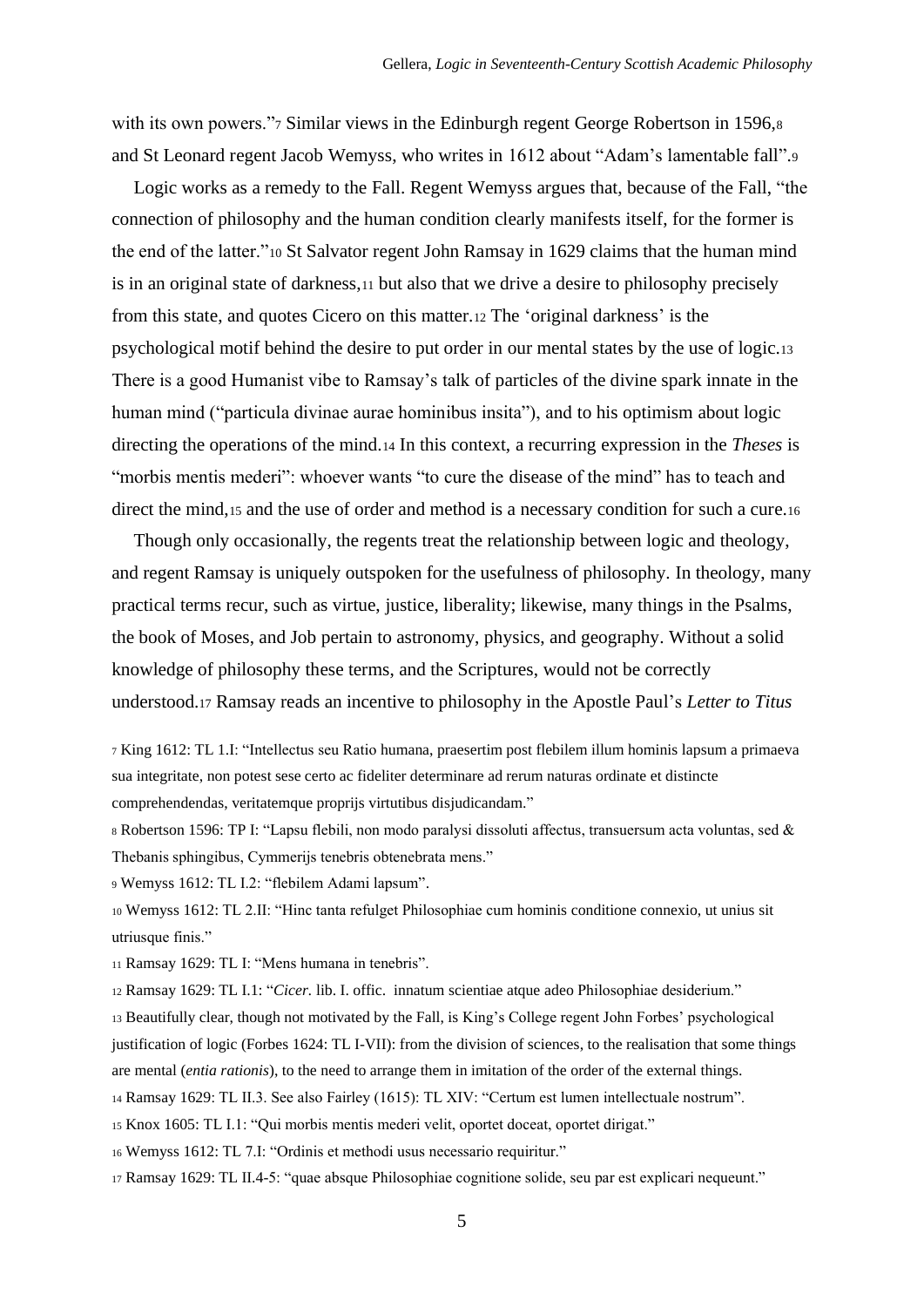I.9, when he writes that the bishop has to be potent in exhorting the faithful and in arguing against the unfaithful. Neither can be accomplished by a theologian without a philosophical background.<sup>18</sup>

The students of the Scottish universities were taught that logic is necessary to put order to our mental states, originally affected by the Fall. Logic has great scope in both philosophy and theology, and it exemplifies how philosophy is propedeutic to theology. So believed Andrew Melville, in "a clear blend of [...] Ramism and Aristotelianism, working together to give divinity students a firm and logical grounding in the articulation of doctrine."<sup>19</sup> Before Melville, in the circle of John Mair "the logic and philosophy developed by the medieval logicians were theologians' tools."<sup>20</sup> I now turn to the presentation of the core views in logic and of the Humanist and scholastic aspects.

#### *Logic between Humanism and scholasticism*

Besides the Reformed doctrine of the Fall, logic teaching follows some identifiable patterns.<sup>21</sup> The regents debate the status of logic as an art or as an instrumental habit,  $22$  and the related question of whether logic is a part of philosophy.<sup>23</sup> The regents typically interpret the *Categories* as a metaphysical text and basically treat metaphysics in logic.<sup>24</sup> Syllogism and order are typically understood as the two main instruments of logic,<sup>25</sup> in its task to direct the

<sup>20</sup> Broadie 2009: 87.

<sup>22</sup> Logic is ars: Craig 1599: TL I.; King 1612: TL II-III; Baron 1621: TL 4. Habitus effectivus: Baron 1627: TL I; Habitus directivus: Stevenson 1625: TL I.5; Habitus instrumentarius: Sibbald 1625: TL II.

<sup>23</sup> In favour: Aedie 1616: TL II.3: logic is both an instrument and a part of philosophy "quum manus fabri sit instrumentum simul et pars". Against: Wemyss 1612: TL 7.II; Ramsay 1629: TL II.3; Sibbald 1625: TL I.

<sup>24</sup> Baron 1621: TL 17-24 discusses God, Angels, substance, quantity, place, time, and movement. Similarly,

Lunan 1622. On the contrary, the Saumur regent Marc Duncan argues that the *Categories* is only a logic text in Duncan 1610: TL IIII.

<sup>25</sup> Craig 1599: TL 4.I; Baron 1621: TL 6; Baron 1627: TL I.5.

<sup>18</sup> Ramsay 1629: TL II.7: "quod sane Theologus sine Philosophia ad Graecas Calendas praestabit." Note the pun: *calendes* are in the Roman, not Greek, calendar: "Graecae calendes" means "never".

<sup>19</sup> Reid 2011: 7. Reid argues that Ramus' method was part of the ideological programme to recruit students to radical Presbyterianism (59).

<sup>21</sup> See Reid 2011: 20 and ff. for the outline of the logic curriculum, and chapters 7-8 for the analysis of logical theses until 1625; see Hutton 2015: chapter 2 for a comparison of logic teaching in England and Scotland in the 17c.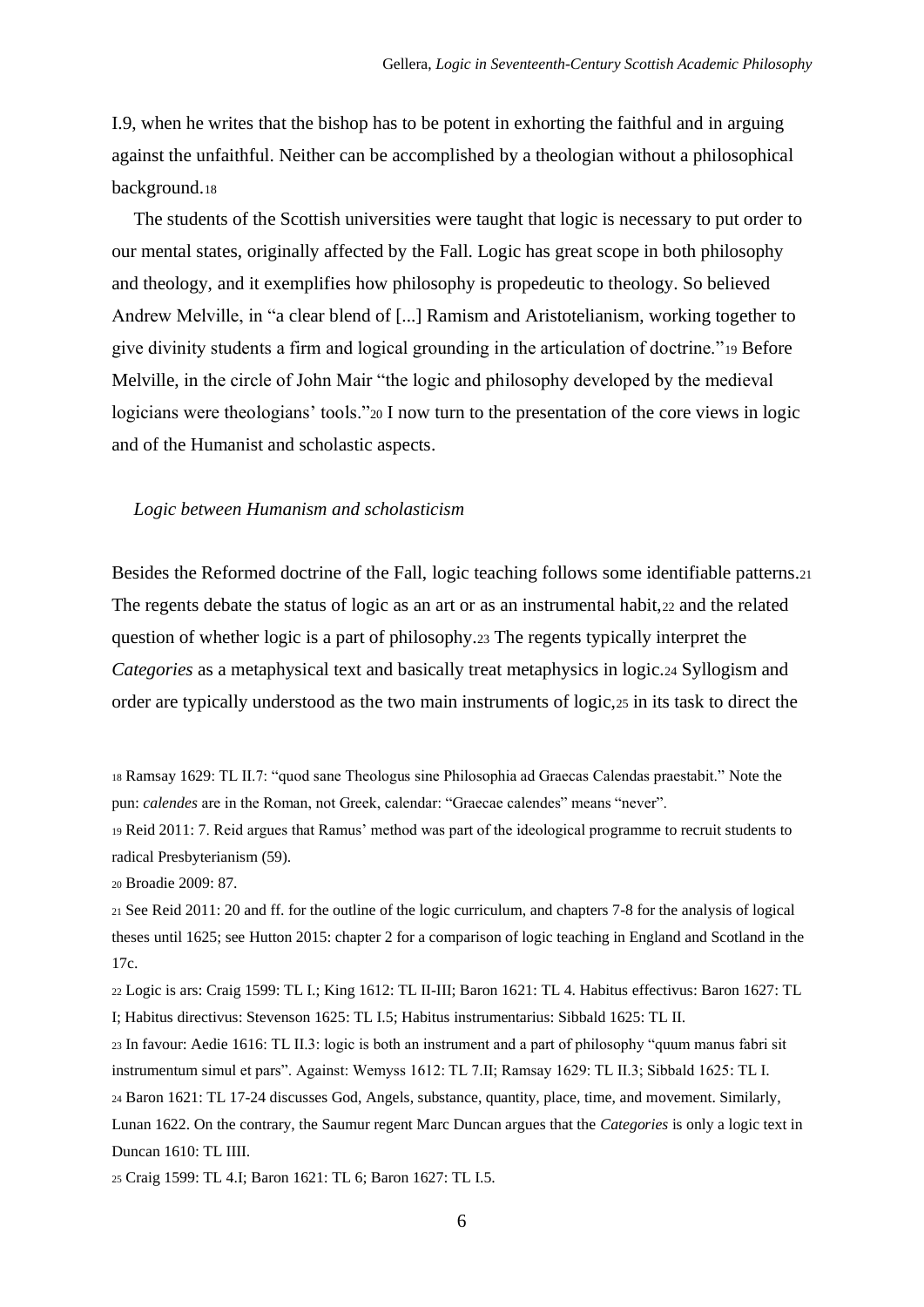mind.<sup>26</sup> The syllogism is routinely praised as a very useful instrument: only the Edinburgh regent Knox criticizes the syllogism as the offspring of ignorance because the real experts do not need it.<sup>27</sup>

Regent Knox opposes Ramus to the Peripatetics, in one of the rare direct quotations of Ramus (par. 3). Knox probably believed, like most regents, that the syllogism is very apt at presenting a truth, but much less so at discovering one. So the Edinburgh regent James Fairley writes in 1615 that: "experiments and induction are required in order to give assent to whatever first principles".<sup>28</sup> Or St Leonard's regent Jacob Wemyss, who in 1612 gives a psychological reason for the importance of induction: "every argument must proceed from unknown to known [...] Induction is the best instrument for the notification [of ideas], and is most congruous to our nature."<sup>29</sup> It is tempting to conclude that some regents reflected the general shift in early modern philosophy from the *Categories* and *Posterior Analytics* to the practical and epistemological concerns of the *Topics*: hence, from the exposition of an acquired truth, to the acquisition of new truths.<sup>30</sup> The importance of induction, centrality of method treated under logic, clarification of the error of the mind,<sup>31</sup> clarity and simplicity of exposition are all themes plausibly influenced by Ramus' legacy in the Scottish universities via Melville. Different approaches to scholastic and Humanist logic are found in regents William King and James Dalrymple.

#### *William King and James Dalrymple*

William King at Edinburgh in the 1610s and James Dalrymple, later First Viscount Stair, in Glasgow in the early 1640s are among the most qualified regents of the seventeenth century. King taught for nearly two decades and authored five sets of theses in 1612, 1616, 1620, 1624, and 1628. Dalrymple was a regent in Glasgow between 1641 and 1647. His early thought is particularly interesting considering his later fame as jurist and natural philosopher, quite an exceptional career with respect to the average regent.

<sup>26</sup> Schewer 1614: TL VI; Fairley 1615: TL I.6.I.

<sup>27</sup> Knox 1605; TL 6. Interestingly, regent Knox is also critical of Ramism: see Reid 2011: 215‒216.

<sup>28</sup> Fairley 1615: XIV.4: "ad primum assensum quoruncumque Principiorum requiritur experimentum et inductio".

<sup>29</sup> Wemyss 1612: TL 28 and 28.II: "Omnis argumentatio, a noto ad ignotum debet procedere [...] Inductio instrumentum etiam notificandi aptissimum est, et naturae nostrae congruens."

<sup>30</sup> Losonsky 2006: 171.

<sup>31</sup> Knox 1605: TL 2.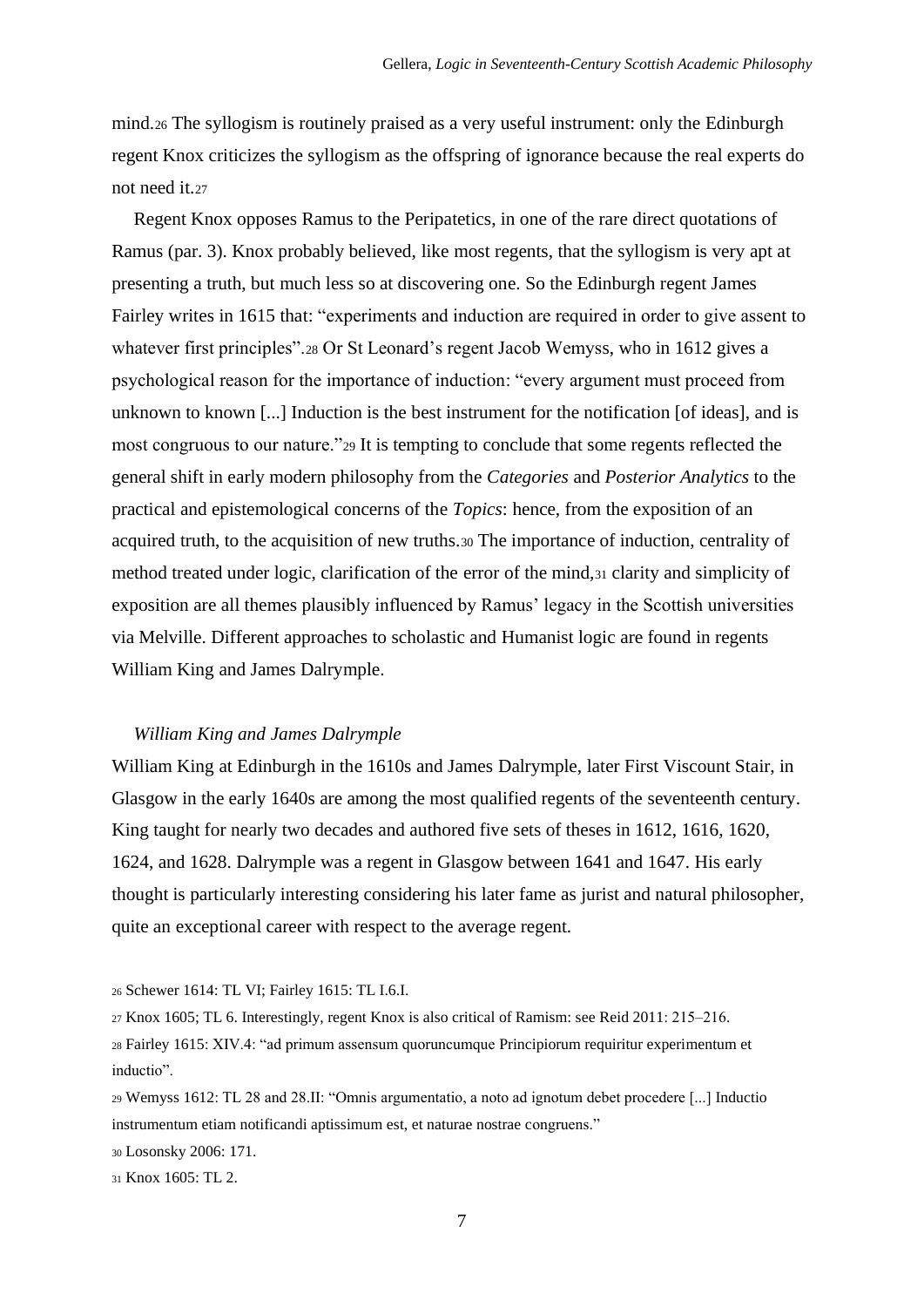#### *William King's Theses Logicae, 1612*

As we have seen above, regent King introduces his theses with the discussion of the Fall and of how our mind wanders in the dark in need of guidance (par. 1.I). Logic is the "queen and leader of the arts" ("artium reginam et dominam", par. 1.II) and defined as "the rule of understanding, and of the direction of the intellect [...] so that the obscurities of our mind be dissipated by the rays of its precepts."<sup>32</sup> There is a clear consequentialist sense of the utility and goal of logic in King: logic is useful because it teaches us to discern truth from falsehood, and because it clarifies what is unclear. Logic is about reasoning (*ratio*) and discourse (*oratio*) (par. III) because it directs how we think as well as how we communicate our thoughts. The adequate object of logic is the mode of knowledge common to all instruments,<sup>33</sup> and its foundation, at once psychological and ontological, is the real operations of the intellect: apprehension, judgment, and discourse. The diverse parts of logic correspond to these distinct operations of the mind. The two main instruments of logic are *syllogismus* and *ordo* (par. 3.I). 'Order' is defined as "the disposition of prior and posterior things for a more distinct and easy understanding."<sup>34</sup> By nature, we assent more easily to things which are presented in a clear way. The first four paragraphs of King's theses seem to bear the influence of Ramism (though Ramus is never mentioned) in the stress on clarity, usefulness, order, method, presentation of truth, and the attention to the psychological aspect of assent.

The rest of the theses treat the following topics, not always with a clear connection with logic per se: second notions, as in similitude with the things (par. 7), *actio* (par. 8), *essentia* (par. 10) where King seems to hold that metaphysical and logical predicaments are the same (par. 10.IIII), quantity and accidents (par. 11), a reductionist account of *relatio* (par. 14), a representationalist view of *voces* (par. 17), truth (par. 19), which King defines as the "conformity of the thing understood and the intellect, or words" ("conformitate rei intellectae, et intellectus seu vocis"). Paragraph 24 goes back to the initial methodological remarks: we ought to infer in a careful way because the principles are more evident than the conclusions, and because "evidence is the cause of certainty". King does not structure his theses as a commentary to Aristotle: there is no direct treatment of the *Categories*, *Isagoges*, or *Analytics*, and of the syllogism and the predicables. King's main preoccupations are the

<sup>32</sup> King 1612: TL 1.III: "Logica ars, ac regula intelligendi, ad intellectum dirigendum [...] suis preceptorum radijs mentis nostrae nebulas discutiat."

<sup>33</sup> King 1612: 3.III: "modus sciendi omnibus instrumentis communis".

<sup>34</sup> King 1612: 4.I: "priora cum posterioribus ad distinctiorem, facilioremque nostra cognitionem disponere."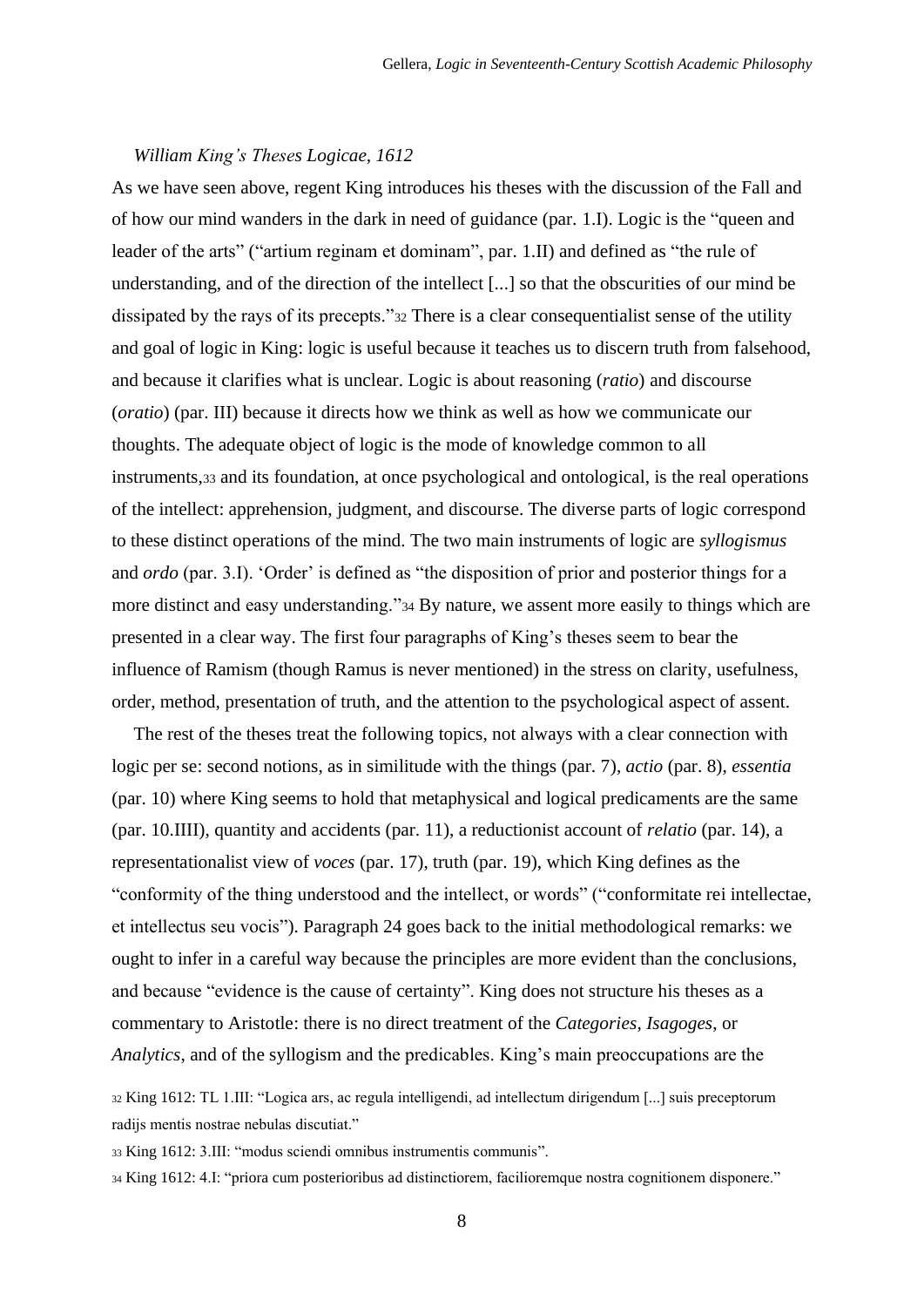importance of logic for the Reformed faith, the clarity and usefulness of the right method in philosophy, and an ontology vaguely inspired to a metaphysical interpretation of Aristotle's *Categories*.

#### *James Dalrymple's Theses Logicae, 1646*

James Dalrymple stands out as a rather original regent. His theses suggest that in the 1640s some news of modern philosophy must have reached Glasgow. It is regrettable that no other theses have survived from the same period in Glasgow, though it seems fair to assume that Dalrymple's stature surpassed that of his colleagues.

Dalrymple seems to hold that some content of our mind is innate in his talk of *ennoia* and *dianoia* (par. II): this is not strictly speaking a scholastic view and it might have been influenced by some versions of Stoicism, Platonism, or perhaps early Cartesianism. Logic is an art and it is said, somehow circularly, that: "the whole art, in the realisation of the object, inclines to the proposed idea according to the precise imitation of the precepts of the art."<sup>35</sup> What does the art of logic do? It provides the very short and certain rules for categorisations, definitions, and enunciations. Dalrymple invokes logic as the "clearest, shortest, and easiest" of all disciplines ("clarissima, brevissima, et facillima", par. XI). He conceives logic not as a complex system of rules, inferences, ontological interpretations of the predicables and categories, and a discipline with ramifications in dialectics and rhetoric; rather, as a lean, practical set of rules for thinking clearly. The practical dimension of logic is exemplified in the division in paragraph IX. There, the arts in general are said to be invented to make up for our (physical) shortcomings: some pertain to the external body (the mechanical arts) and some others to the mind, and are called liberal, chiefly logic. It is a tantalisingly Baconian passage, though no reference to Bacon is made.

Dalrymple takes side in the old scholastic, as well as modern, debate on the enumeration of the categories. In Paragraph XVI he writes that it does not matter whether the categories are ten, twelve, or six, because what matters is their psychological grounding: our need to put an order to "the indistinct multiplicity of things" ("rerum indistinctam multiplicitatem"). Our nature is such that we learn better step by step than all at once (par. XXIV). He then concludes with some interesting remarks on method: "Method lies undeservedly neglected amidst the tools of logic. Although it only just yields to the syllogism, method by far

<sup>35</sup> Dalrymple 1646: TL V: "Ars in objecti effectionem propositam Ideam secundum praecepta Artis praecise imitando tota propendit."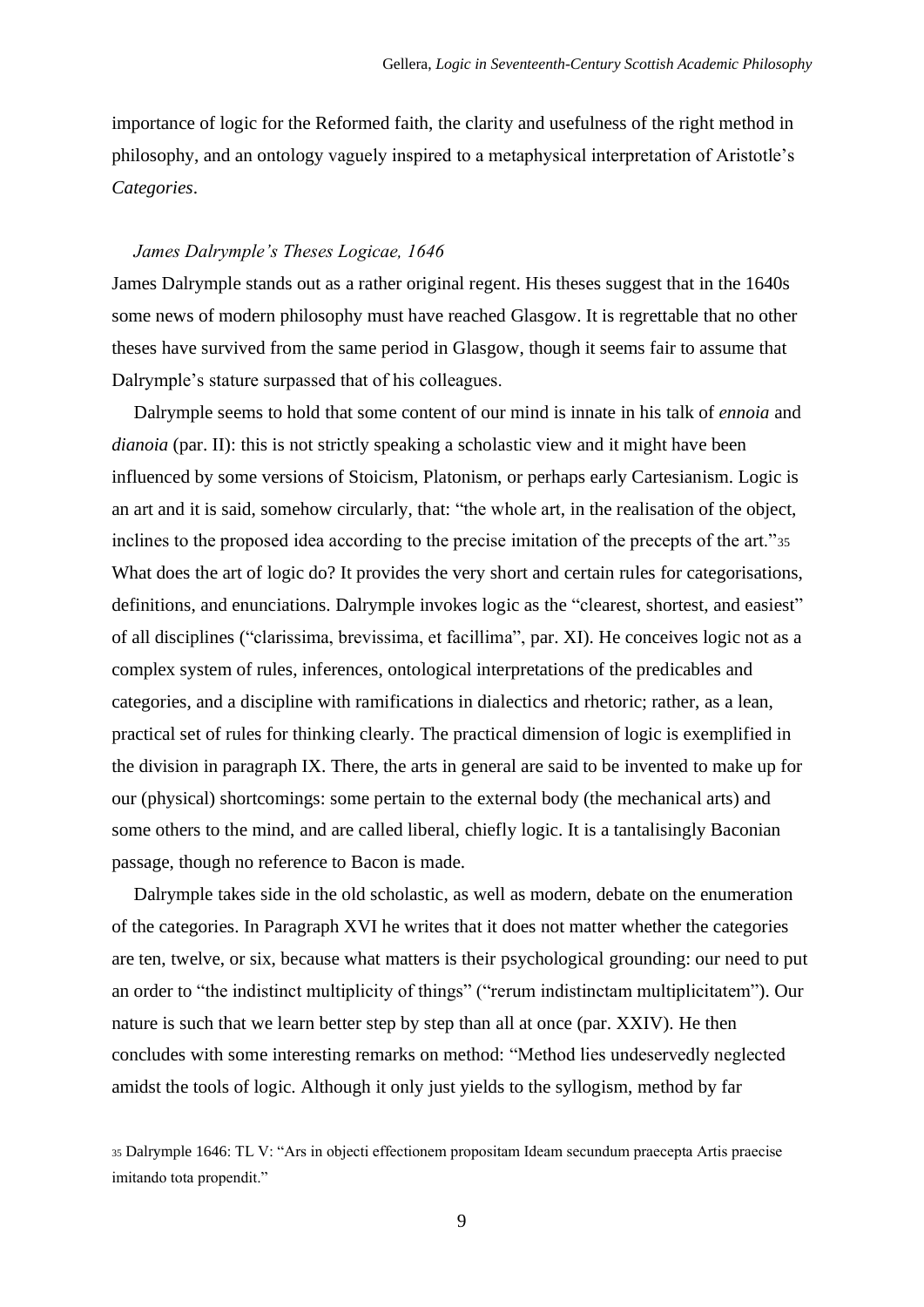surpasses all the other instruments [of logic] in light of the nobility and utility of its service."<sup>36</sup> Method's main service is to facilitate the process of learning by providing cohesion and order, hence it is the source of memory ("methodus ergo est Mater memoriae", par. XLVI).

King 1612 and Dalrymple 1646 show a similar interest, of Ramist influence, in the treatment of method in logic. Dalrymple seems to strike more modern notes than King, which remind us of Descartes' *Discours de la méthode*.

## *The Theses as an example of philosophical texts*

Logic includes rhetoric, and the *Theses philosophicae* are an example of what the regents considered as a proper philosophical text. The *Theses* do not aim at comprehensiveness in the way essays and dictates do, yet "they contain more advanced views than were being voiced in the dictates"<sup>37</sup> because of their dual nature as a public pronouncement by the regents and of examination text for the students.

Humanist influence is visible in the outlook of the *Theses.* The *Theses* vary in style. They are usually structured with a main thesis [I, II, ...], followed by sub-theses [1, 2, ...] with a clarificatory aim and a more or less evident deductive chain. It can be a direct citation of Aristotle, or a philosophical proposition. Occasionally short treatises are included (as in Lundie, 1627), and the lists of the questions that the students will discuss (as in Ramsay 1629). Quite interesting are the attempts to, in all likelihood, apply some Ramist principles in the use of graphics for the clarification of concepts. A good example is found in the *Theses* of 1605 by Edinburgh regent Knox. The main thesis (TL II) is the now familiar view that our mind is riddle with errors in its first operations. Sub-thesis 2 (par. II.2) states that the instruments of logic serve the investigation of truth, the enlightening of obscurity, and the provision of order in knowledge. Sub-thesis 3 splits into two sub-paragraphs, visually arranged into two opposite columns. Paragraphs II.3–4–5 discuss logic vis-a-vis philosophy, while paragraphs II.  $3^*$ -4<sup>\*</sup>-5<sup>\*</sup> discuss logic vis-a-vis theology. The regent then presents two different arguments. In philosophy, no logic is perfect, and neither Plato's nor Aristotle's opinion is evidence of truth. In theology, logic is supremely useful because it teaches against

<sup>36</sup> Dalrymple 1646: TL XLV: "Methodus inter Instrumenta Logica immerito neglecta jacet, quae vix syllogismo cedit, reliquisque omnibus longe supereminet, pro nobilitate et utilitate offici sui." <sup>37</sup> Shepherd 1975: 62.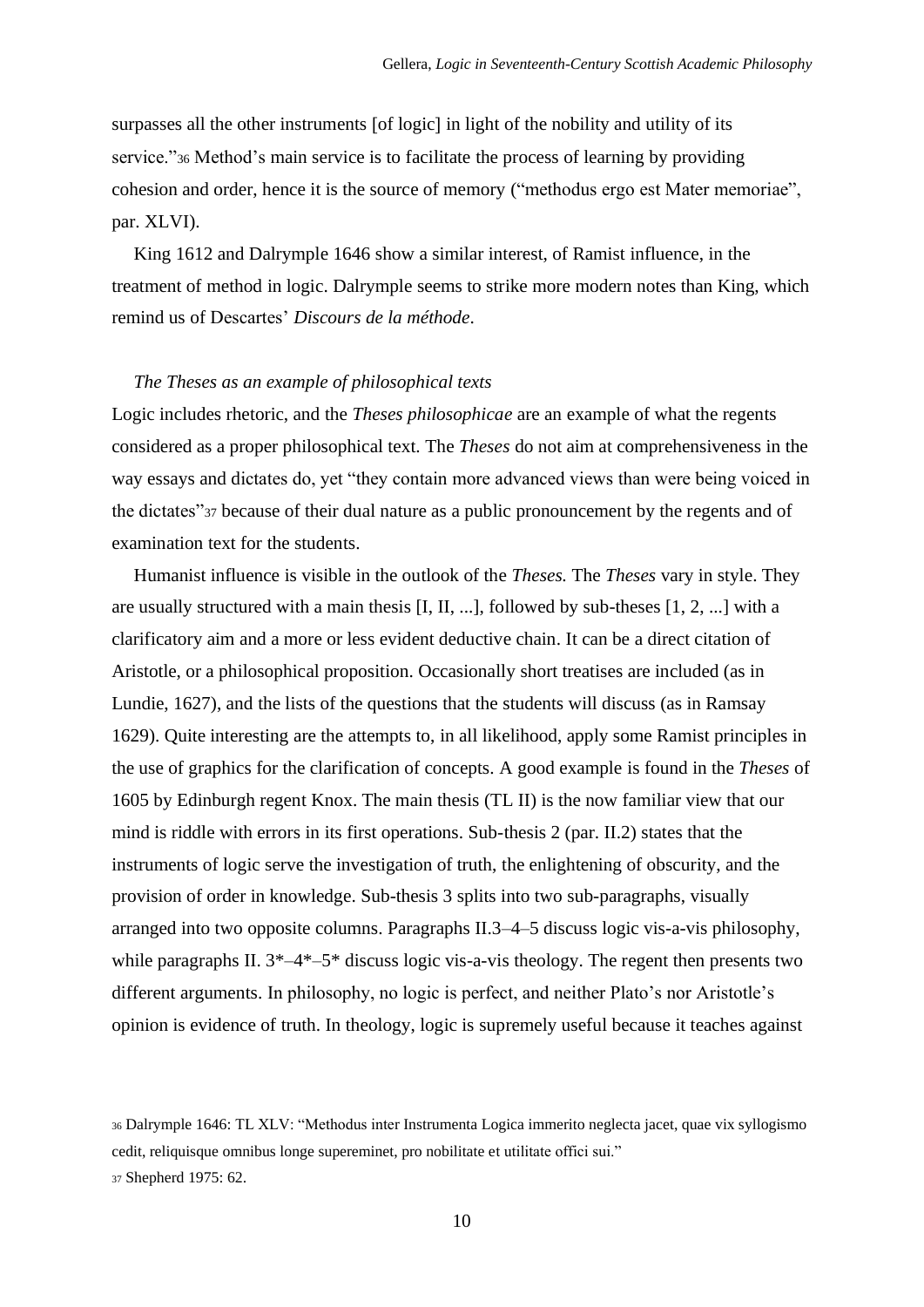errors, and theological errors are impious and dangerous. Nevertheless, it is ultimately arrogant to ask whether theology can be treated with logic.<sup>38</sup>

## 2. Logic and modern philosophy

## *The critique of scholastic logic*

Part of the rhetoric of the new philosophy was the critique of scholasticism as pointlessly complex, excessively verbal, and detrimental to good philosophy. The regents are no exception. Before the enthusiasm for the new philosophy of Descartes, which gains popularity in the 1670s, the critique of scholastic logic targets two specific debates: whether logic is an art, a science, or an instrumental habit, and the enumeration of the predicables and categories. The Marischal College Alexander White in 1657 complains of the numerous lists of predicables (par. 6). His colleague George Meldrum in 1659 writes that the debates on the definition of logic are quarrels about words ("de voce litigia", par. I) and that the number of categories is decided by each philosopher ("pro opponentis arbitrio", par. 5). The St Salvator's regent William Campbell in 1657 writes that logic is propedeutic to philosophy and gives a traditional definition of it; yet, quite uniquely, he argues that "to the greater benefit of the students, and less labour for the teacher" metaphysics, arithmetic, and geometry ought to be studied before logic, and that logic is included in these disciplines, when the correct method is applied. Consequently, he is the only regent who does not treat logic at all: "We shall discuss no logical theses."39

The declining consideration for scholasticism is inversely proportional to the status of the Jesuits as the regents' polemical targets. St Leonard's regent William Sanders attacks the Jesuits, especially in natural philosophy, for the "violence" they did to philosophy. He claims that the traditional role of logic as the gateway to philosophy is in tatters because of the futile questions and poor achievements of scholastic logic: logic has become an obstacle to learning (par. I). Logic needs to be restored with the elimination of strange topics and the detection of prejudices thanks to the use of right reason, "so that we are set free from the confusion and obscurity of our perceptions, the error and doubt in our judgments, and the weakness of our

<sup>38</sup> Knox 1605: II.3‒5. See also Stevenson 1625; 1629.

<sup>39</sup> Campbell 1657: Theses proemiales II: "Nullas itaque Theses logicas ponimus."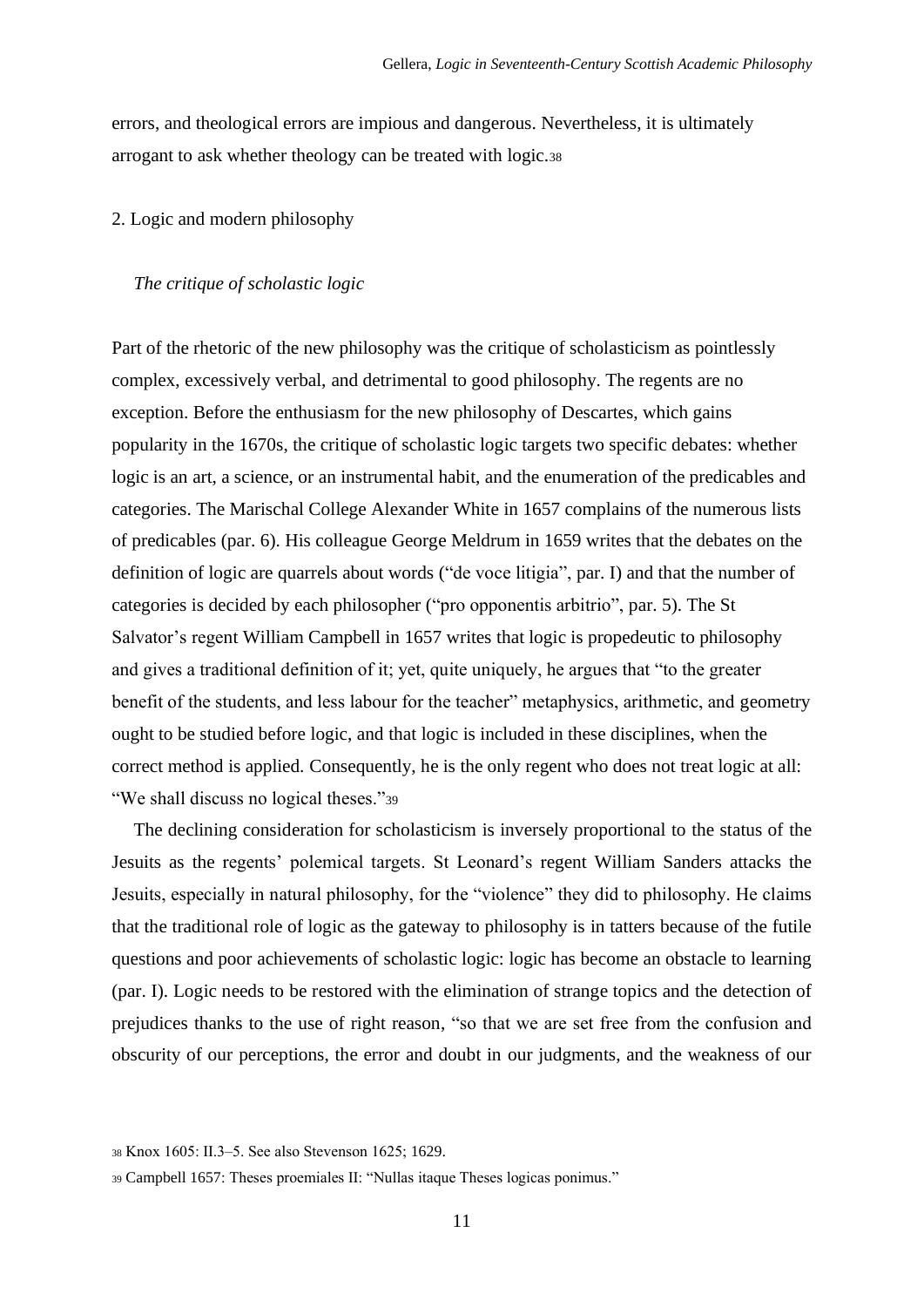memory."<sup>40</sup> The right application of this new logic would bring about a "massacre of Jesuit philosophy".<sup>41</sup>

The antischolastic verve of the regents did not lose momentum later in the century. King's College regent George Skene attacks the scholastic "laughable division of termini" and the enumerations of predicables "which are two, five, or five-hundred", and which ultimately rest on the philosopher's fancy.<sup>42</sup> The Edinburgh regent Robert Lidderdale writes in 1685 that the Peripatetics left logic in a lamentable state, burdened with empty questions about its genus and end, object, status, name, usefulness, mental beings, universals, and the number of the categories.<sup>43</sup> The three operations of the mind and the syllogism aside, this list tellingly includes all the main topics of logic teaching early in the century.

The regents do not defect in irony in their polemics either. The Edinburgh regent Herbert Kennedy opens his 1686 theses with the following words: "huge volumes swarm with useless questions repeated to the reader's nausea [...] in which one cannot hear anything but *formaliter et subjective*, *primo et secundo intentionaliter*, *akrizas, paxulas, kai aitidikrimonias*; these monstrous words are better suited for an exorcism than for a school."<sup>44</sup> Indeed, rhetoric is not missing in the *Theses*. Let us now look at the regents' solution to all of logic's faults: Descartes's method.

#### *Logic as method: Descartes and Bacon*

The regents put a strong accent on the practical conception of logic already in the first half of the century. Logic's task is to direct the mind, clarify error, order our thoughts and language. This is the meaning they attach to the scholastic definitions of logic as *ars* or *habitus instrumentalis*. Some regents talk of induction as the right method in philosophy, and in general Ramist methodological concerns seem to occupy them as much as the treatment of

<sup>40</sup> Sanders 1674: I: "ut a confusione et obscuritate Perceptionum, errore et dubitatione Judiciorum, ac oblivione Memoriae liberemur." From the 1670s the theses are not anymore arranged per discipline: the reference thus changes from, e.g. 'Logical theses par. I' to simply 'paragraph I'.

<sup>41</sup> Sanders 1674: II: "Vah quanta definitionum strages in Philosophia Jesuitica committeretur, si rite haec regula colatur!"

<sup>42</sup> Skene 1688: V.4 and V.5: "Duo sunt, quinque, aut quingenta."

<sup>43</sup> Lidderdale 1685: IV. The scholastics have left behind them a "horridum Logicae desertum".

<sup>44</sup> Kennedy 1686: I: "ingentia volumina scatent inutilibus et ad nauseam usque repetitis quaestionibus [...] Ubi nihil audiri potest, praeter *formaliter et subjective*, *primo et secundo intentionaliter*, *akrizas, paxulas, kai aitidikrimonias*; ac istiusmodi vocum monstra, Exorcismis quam scholis aptiora."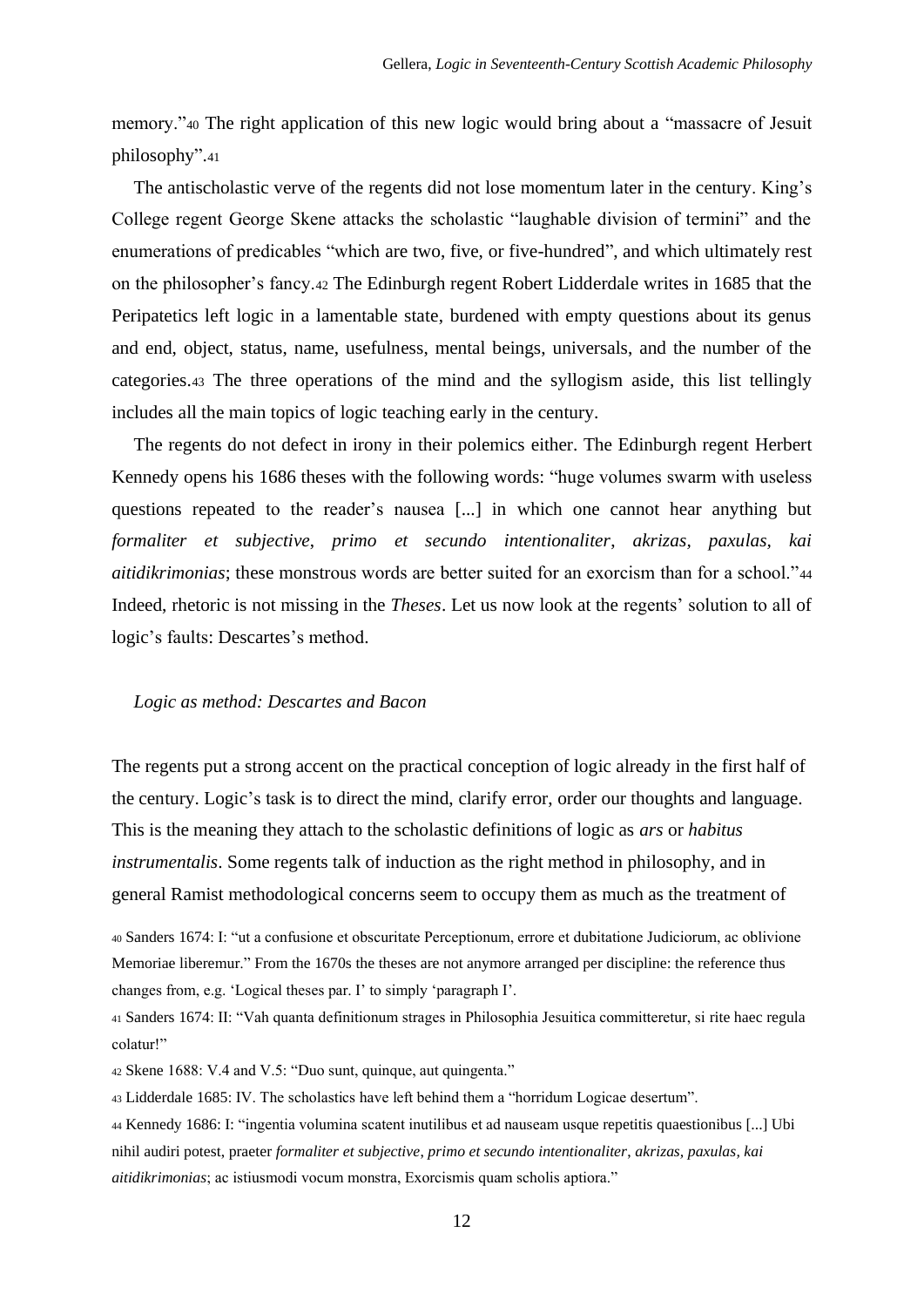the predicables, categories, and syllogism. It seems that the mixed scholastico/Humanist logic of the first half of the century was ready for the reception of Descartes' new method of discovery. From the 1670s, the accent is on acquisition of truth, scepticism, avoidance of error, epistemology of certitude and belief. The main themes are: 1) the Cartesian coimplication of the formal and material aspects of method: the new method delivers the new metaphysics of Descartes; 2) the importance of belief in judgment; and 3) Baconian induction.

## *Cartesian method*

Whereas the old scholastic logic delivered endless debates, the new method is simple, selfevident (something hoped by Dalrymple in 1646), and univocal in its deliverance: the Cartesian Cogito, substance dualism of mind and matter, the existence of God, all follow from the right application of method. This connection between method and a specific metaphysics is common in the *Theses*. The right method clears the mind of the obstacles to knowledge, so the mind can obtain the true perceptions which, if correctly understood and arranged, produce knowledge of the external things.

Regent Sanders in 1674, among the first regents to teach Descartes' metaphysics, writes that the new logic finally provides instructions on how to obtain the sought-after "clarity in perceptions" ("perceptionum perspicuitas") which is needed to form true and certain judgments on things (par. III). The Aristotelians might reply that this is precisely the goal of the *Topics*, although the scholastics seem to have been overall negligent with this book.<sup>45</sup> The Humanists might argue, in their own right, that the regents (and Descartes) took this approach from Rudolph Agricola and Pierre de la Ramée; this is probably correct, though a direct influence on the Scottish sources is difficult to prove. It is fair to say that the regents subscribed to a widespread assumption in modern philosophy: that our knowledge has to be rebuilt on solid foundations. Hence "cum Cartesio dubitare" is the gateway to avoiding mistakes and prejudices, to the suspension of judgment, and to obtaining clear and distinct perceptions.<sup>46</sup>

<sup>45</sup> Gaukroger 2006: 160: "Aristotle's original method of discovery, the topics, became lost [...] and his method of demonstration—syllogistic—came to be construed as method per se."

<sup>46</sup> These points are very common in the *Theses*, for example: Sanders 1674: III; Cockburn 1675: I and III; Middleton 1675: IV; Grant 1676: I; Lidderdale 1685: IV, More 1699: II.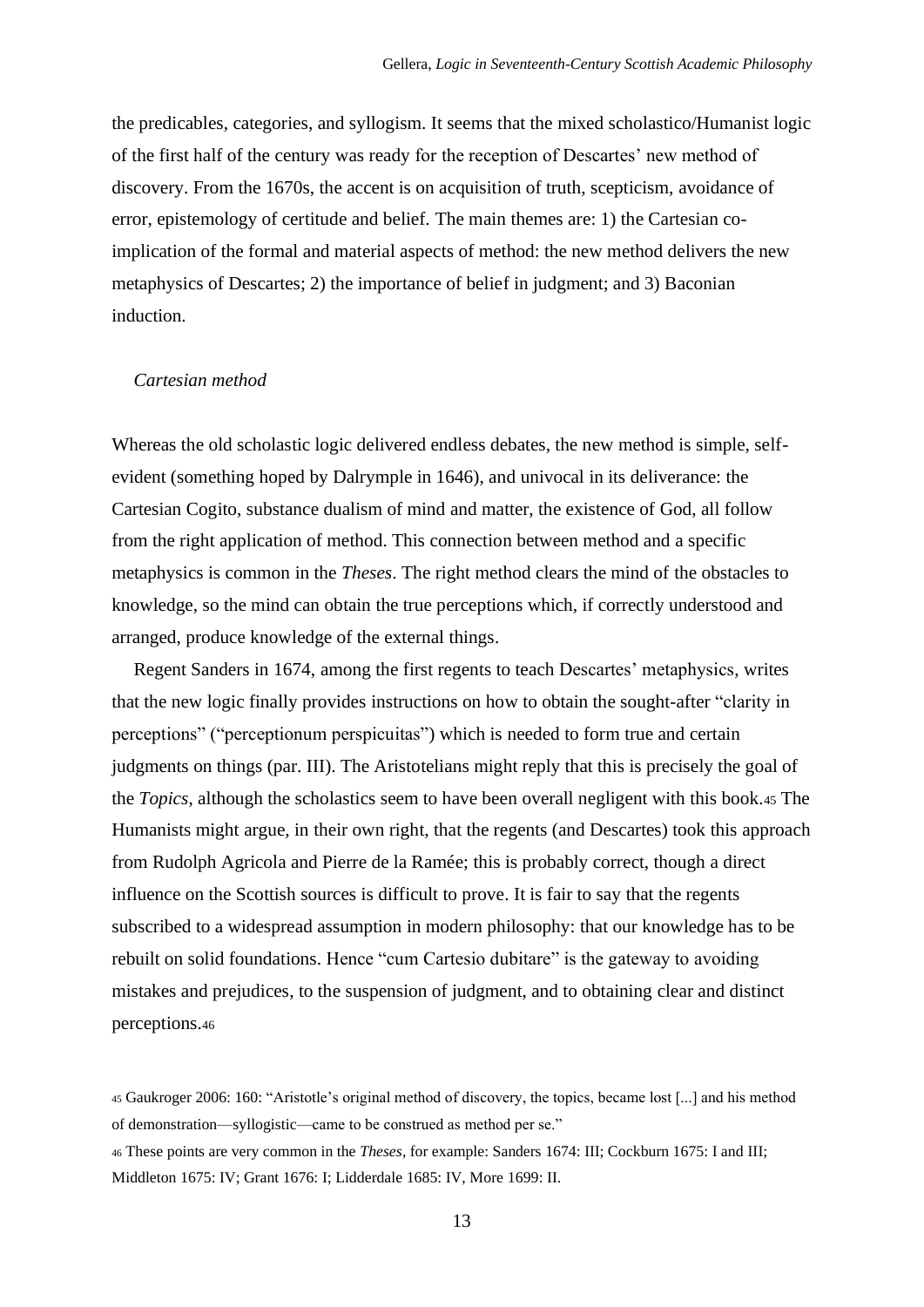The Edinburgh regent MacMurdo in 1682 seals the connection of logic and the principle of clear and distinct ideas: "Since Logic is the art of using well our reason in the acquisition of knowledge [...] if we follow it well we can only accept as true [the principle] that what has been thought of in a certain and evident way, is true."47 The new method seems to reinforce the psychological dimension of the scholastic tripartition ("trina operatio") of apprehension, judgment, and discourse. The mind works in three stages in order to produce knowledge but also, the simplicity of the new method reflects some important psychological facts about the mind: that "the mind naturally moves from the few to the many, from simple to composite things, and from awareness of particulars to the knowledge of universals."<sup>48</sup> Hence, two considerations arise: the reliability of such perceptions, and the status of induction.

## *Perceptions and belief*<sup>49</sup>

Regent Dalrymple in 1646 discussed certainty in these terms: "Certainty does not belong to the first utterance, rather to judgment and assent."<sup>50</sup> He had in mind the scholastic tripartition of apprehension, judgment, and discourse and the view that truth (and falsehood) are the product of a complex act of the mind which reflects upon itself and judges the correspondence of the thing represented in the mind and the mental act. Truth is not obtained directly in perception or in first utterances. The Marischal College regent Robert Forbes emended this view in 1660: "Simple apprehension if the first operation of the intellect. It has two aspects, one complex, the other not. Truth is in both, falsehood in neither."<sup>51</sup> The view gains popularity in the latter part of the century, in regent Skene for example: "There is some truth in simple apprehension, but not falsehood; in fact, it is but a bare representation."<sup>52</sup> Skene adds a crucial aspect to Forbes' view: the deliverance of truth is justified by a direct

<sup>47</sup> MacMurdo 1682: I: "Cum Logica sit Ars bene utendi ratione in rerum cognitione acquirenda [...] si eam rite sequamur nihil ut quam tanquam verum admittemus, nisi quod certo et evidenter verum esse cognitum fuerit." <sup>48</sup> MacMurdo 1682: VI: "Mens naturaliter fertur a paucis ad multa, a simplicibus ad composita, et a particularium notitia, ad universalium cognitionem."

<sup>49</sup> I have treated this theme elsewhere in relation with the Scottish Common Sense view of perception: Gellera 2018.

<sup>50</sup> Dalrymple 1646: TL XXX: "Certitudo non inest primo enunciatum, sed judicio et assensui."

<sup>51</sup> Forbes 1660: TL IX: "Apprehensio simplex est intellectus operatio prima. Estque duplex, una incomplexa, complexa altera. Utrique inest veritas, falsitas neutri."

<sup>52</sup> Skene 1688: V.7: "In apprehensione simplici datur veritas aliqua, falsitas non item; ea namque repraesentatio nuda est."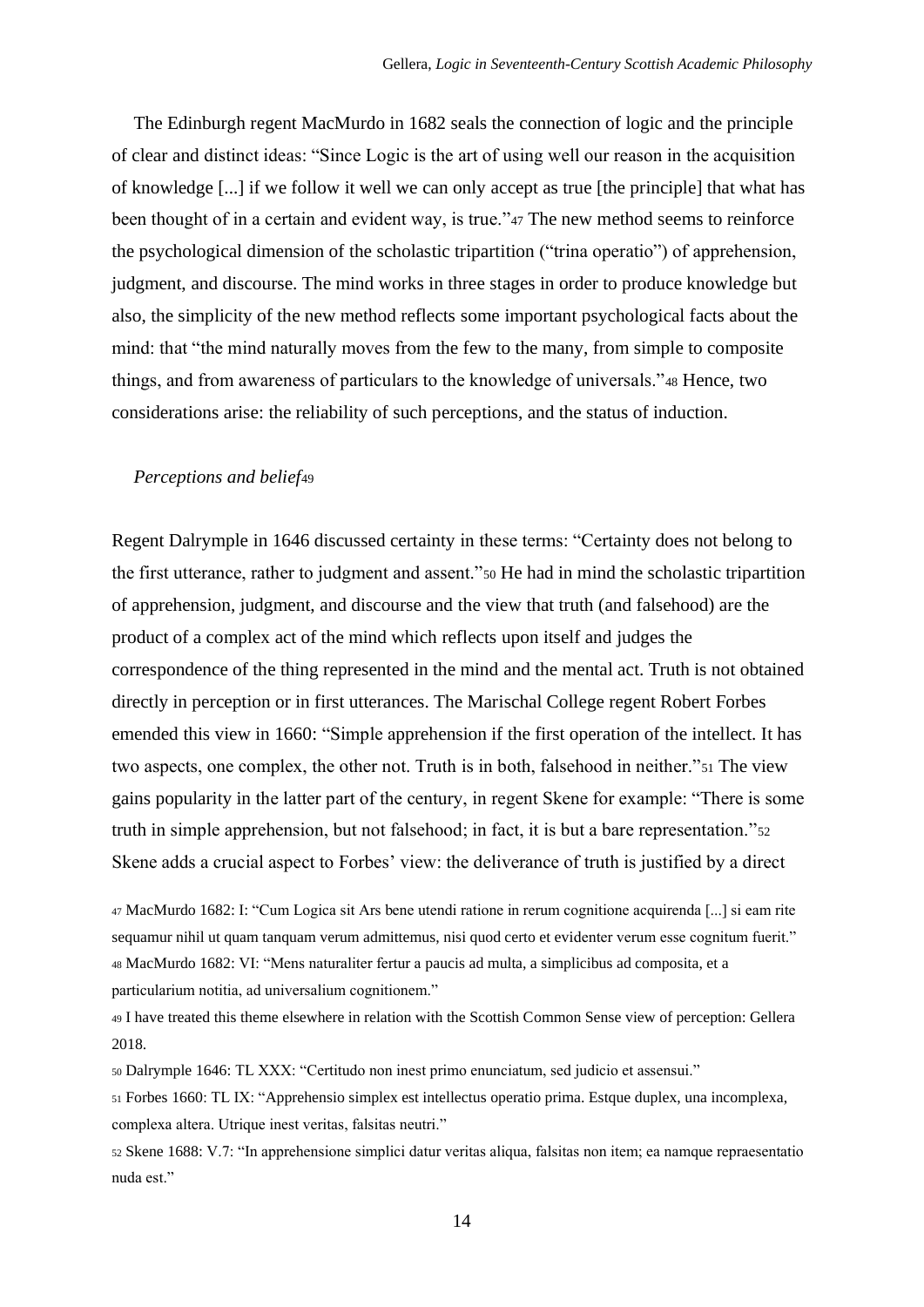realist account of apprehension. Coherent with this view is that the mind produces a sort of judgment already at the perception level, as in King's College regent Alexander More in 1695: "Bare and simple *Perception* intimately coheres with *Judgment*; so that a *Judgment* corresponds to each perception."<sup>53</sup>

It is now clearer how the new Cartesian method and logic interact, and how Reformed concerns about the natural corruption of the mind are answered by the new philosophy. Within a direct realist framework of scholastic origin, Cartesian method helps purge the mind of all the obstacles to knowledge (prejudices, hallucinations, errors): the mind is finally equipped to philosophize, and its perceptions become intrinsically reliable. This content is later arranged in scientific order with the instruments provided by traditional scholastic logic: namely, the syllogism. We will see this point below in the discussion of the Aristotelian legacy. In the mind of the regents, Cartesian method helps achieve the desired goal of logic vis-à-vis the Doctrine of the Fall: a clear path towards amending our corrupt faculties.<sup>54</sup>

## *Bacon and induction*

Some of the considerations made by the regents in the early seventeenth century about prejudices and error, the simplification of logic, induction, and the critique of syllogism, have a Baconian ring. Bacon is never mentioned in the early theses, and he himself followed in the wake of Humanists before him, such as Agricola and Ramus. Only in the 1680s one finds an explicit reception of Bacon, within the now established Cartesianism of the philosophy curriculum.

Descartes and Bacon are occasionally pitched against one another as masters of method, and the regents argue for their favourite. Marischal College regent Robert Keith in 1687 ignores Bacon and praises Descartes for freeing us from infancy prejudices, whereas his colleague at Marischal George Peacock is a convinced supporter of Bacon. In 1689, he opens his *Theses* with a remark on induction:

"the noble *Bacon* who with a heroic attempt approached a new way, and in his new organ or logic set out to himself to [discover] the signs of nature which convince the

<sup>53</sup> More 1695: IV: "Nuda ac simplicis *Perceptio*, intime cum *Iudicio* cohaeret; ita cum suum cuique perceptioni respondere possit *Judicium*."

<sup>54</sup> The regents regard Cartesianism as coherent with the Reformed faith : see my chapter on Reformed scholastic philosophy, part 5, in this volume. On the relationship between doctrines of the fall and empirical method and experimentalism, see Harrison 2007.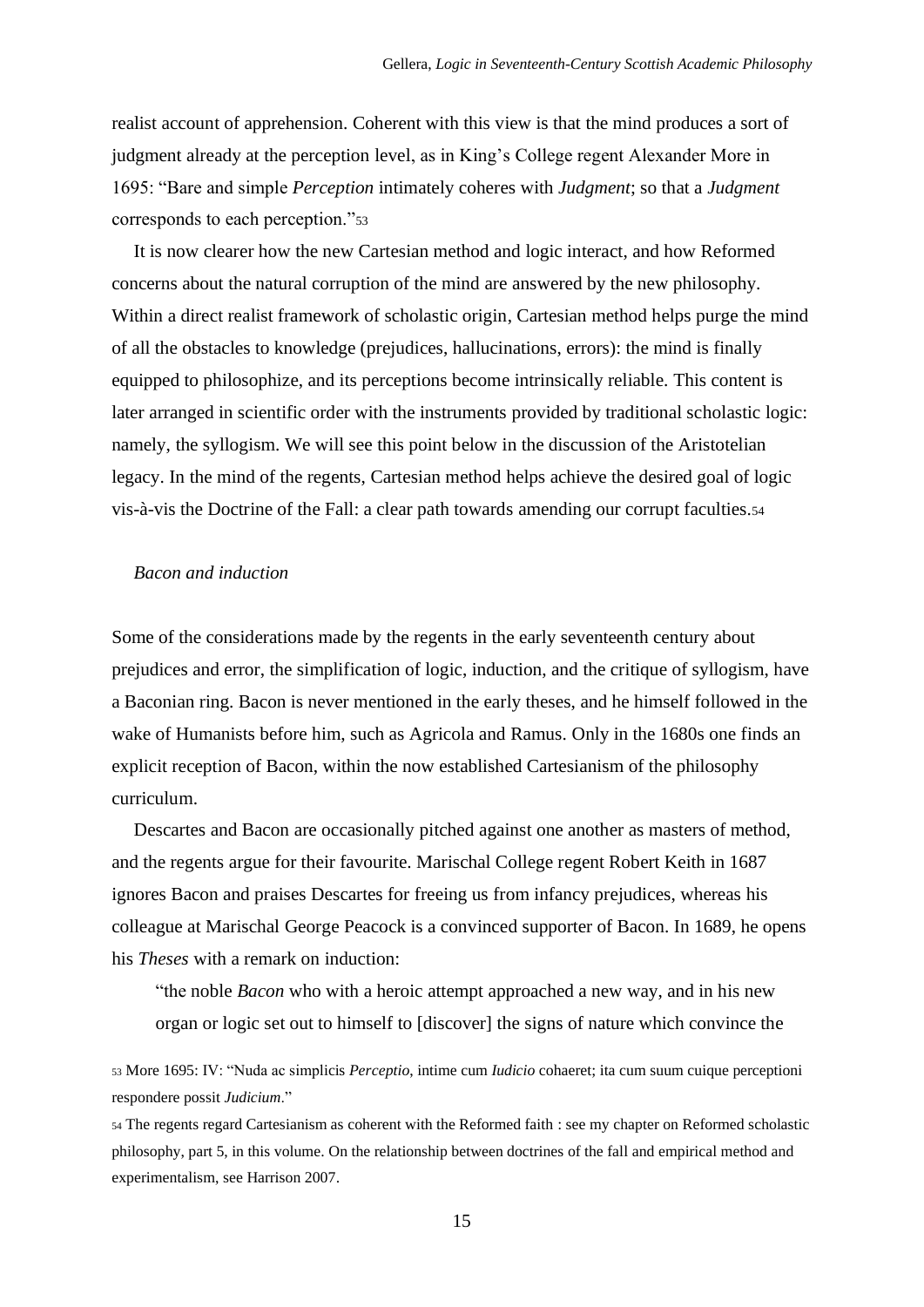mind, and to demonstrate them non syllogistically, in the fashion of the common logic, but with the most severe induction."<sup>55</sup>

Peacock later compares Descartes and Bacon and declares that the former has imitated the latter and that he betrayed the fundamental empiricism and practical orientation of Bacon's logic.<sup>56</sup> In 1693, George Peacock further describes his idea of induction: "to form a universal judgment from several experiments and examples, which are usually called *Instances*", and adds an account of the instances from Bacon's *Novum Organon*.<sup>57</sup>

Earlier in the century, the Saumur Scottish regent Marc Duncan succinctly tied the praise of induction and trust in the senses (direct realism): "Induction depends on the senses and experience, likewise demonstration depends on induction. Hence, it follows first that all human science comes from the senses: second, that the senses do not deceive us."<sup>58</sup> Before Bacon, Duncan puts the Aristotelian trust in the senses and induction at the core of philosophy. These long-established themes echoed in the Scottish reception of Descartes and Bacon.

One area in which the regents do not follow Bacon (nor Descartes) is the syllogistic theory. They believe that the new logic of discovery, be it inductive with Bacon or methodologically sceptical with Descartes, replaced Aristotle's *Topics* and that it is, just like the *Topics*, complementary to the syllogism.

#### *Logica nova and logica vetus: the syllogism*

The regents have an overall compatibilist view on the relations between old and new logic. The critiques to scholastic logic we have seen above are typically about the degeneration of logic, of the diversion from its main goal, not about logic per se. In the path from the scholastic predicables and categories to the Cartesian clear and distinct ideas, the regents did not discard the whole old logic with the dirty water. In addition to the continuities (the

<sup>55</sup> Peacock 1689: I: "nobilis *Verul:* qui ausu heroico novam tentare viam est aggressus, in cujus novo organo seu logica, pro scopo sibi proponit [invenire] indicationes operum naturae quae mentem convincunt, et in ordine demonstrandi non uti syllogismo, sicut ac in Logica vulgari, sed inductione idque castigatissima." <sup>56</sup> Peacock 1689: I: "auxilia a rebus ad perficiendum intellectum".

<sup>57</sup> Peacock 1693: IV.: "Praecipuus inductionis usus est, ut ex variis experimentis vel exemplis, quae *Instantiae*  solent appellari, judicium formetur universale."

<sup>58</sup> Duncan 1610 : TL XXXI : "Inductio nititur sensu et experientia, sicut demonstratio inductione. Hinc liquet primo, omnem scientiam humanam esse a sensu: deinde, sensus non esse falsos nuncios."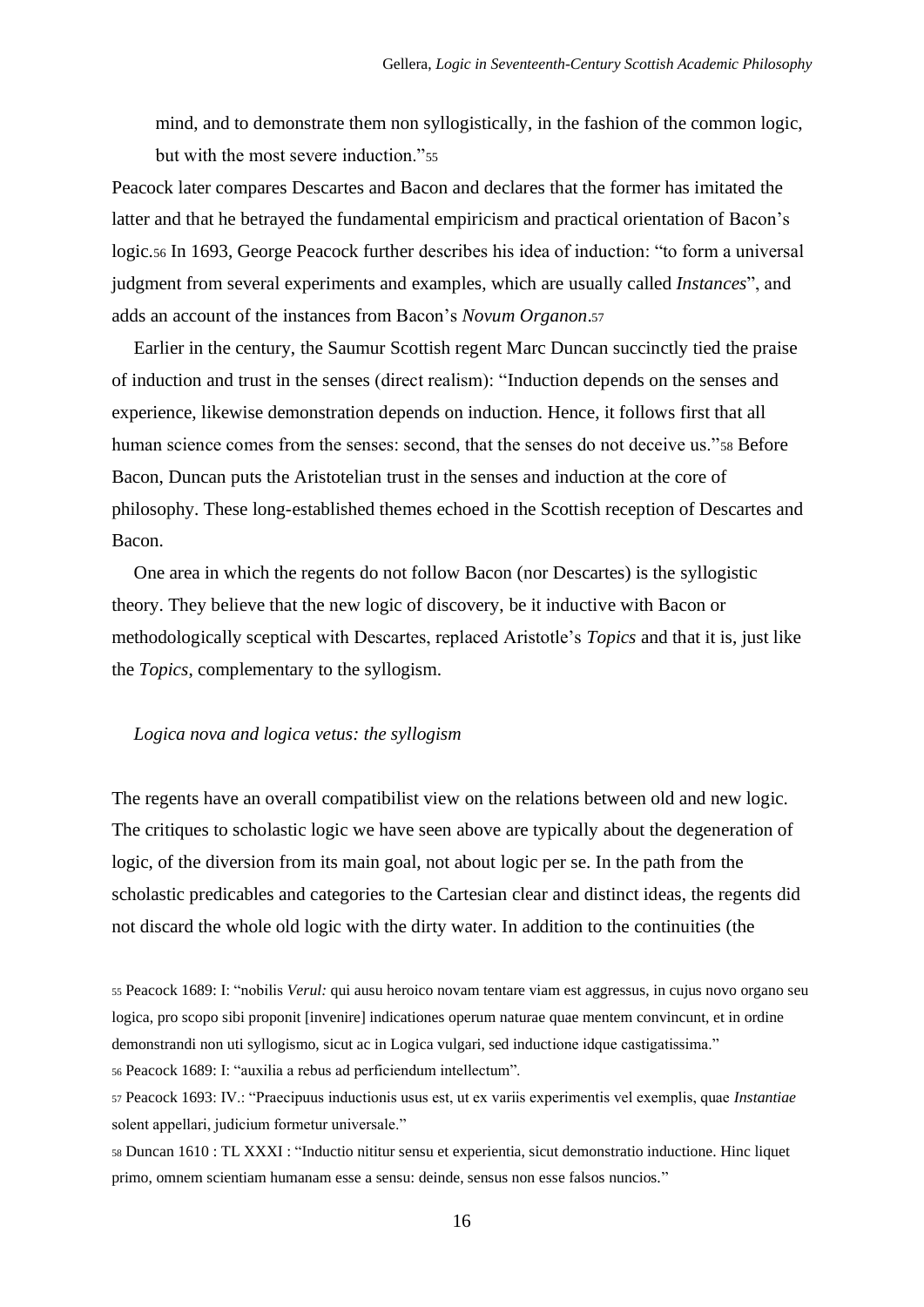clarificatory and methodological aspects of logic, and the inductive method), the "Aristotelian" syllogism stands out in the late seventeenth-century *Theses* as a necessary logical component in the unfolding of the new science. Aristotle himself is saved from the attacks otherwise lent to the Peripatetics and scholastics together.

King's College regent George Fraser in 1695 openly defends Aristotelian logic with the distinction between theory and its misuse: "there are many positive things in Aristotle's logic, and if some abuse of it, the faculty is not to blame, rather the perversity of those who use it: once it is cleansed of empty and useless subtleties, logic guides everything."<sup>59</sup> St Leonard's College regent Alexander Grant in 1676 praises the usefulness of the syllogism: "since the simple representation of a thing, or the comparison of ideas, is not enough for the perfection of knowledge and the exchange between people, the mind steps in with [the faculty of] discourse, insofar as it progresses from one thing to the other; discourse of which the syllogistic construct is the most perfect example."<sup>60</sup> According to Grant, those who denigrate Aristotle's syllogistic theory waste their time. Twenty years later, George Fraser makes the same point almost word for word.<sup>61</sup>

The remark made by regents Grant and Fraser bear a distant resemblance with later Enlightenment views of the utility of philosophy and the intrinsic sociability of the philosopher. Although the regents' remark occurs in the dry discussion of syllogistic theory, admittedly removed from everyday life, it further confirms a general impression about Scottish academic logic teaching. It is marked by a strong practical connotation: logic has to be useful, and what is more useful than an art which dispels mistakes, and clarifies thoughts and speech? One of logic's uses is in the community of people, where a better verbal communication makes a better society. There is a fundamentally Humanist attitude, arguably

<sup>59</sup> Fraser 1695: III: "permulta sunt bonae frugis, in *Aristotelis* Logica, et quod aliqui ea abutantur, facultas ipsa culpabilis non est, sed ea male utentium perversitas: depurgatis enim inaniis et inutilibus argutiis, conducit universa."

<sup>60</sup> Grant 1676: IV: "Cum enim ad cognitionis perfectionem et mutuum mortalium consortium, non sufficit simplex et rei repraesentatio, vel idearum comparatio, mens in subsidium advocat discursum, quatenus ab uno ad aliud progressum facit; cujus perfectissima species est fabrica syllogistica."

<sup>61</sup> Fraser 1695: V: "Simplex rei repraesentatio, vel idearum comparatio, non sufficit ad cognitionis perfectionem, et mutuum mortalium consortium, quare mens in subsidium advocat *Discursum*."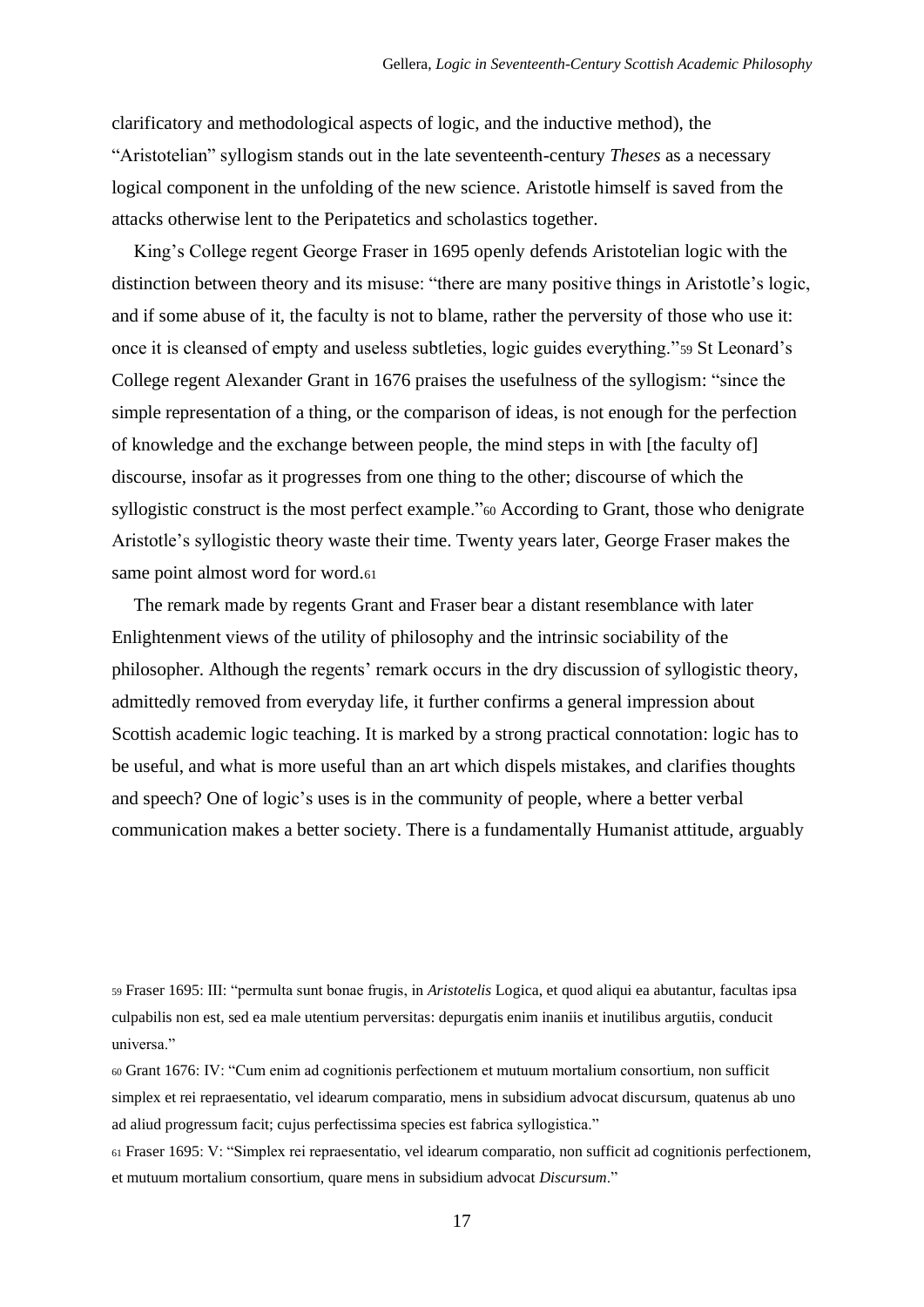of Ramist origin, behind this conception of logic as an ultimately *useful* and *practical*  discipline.<sup>62</sup>

## Conclusion

Throughout the century, the regents put the *utilitas* of logic at the centre. In the first half of the century, logic teaching is about Aristotle (especially the *Categories* and *Posterior Analytics*) but with decisive Humanist and Reformed influences. Humanism is felt, rather than declared: the regents make no explicit references, but the themes of *utilitas*, method, induction, clarity and simplicity in logic, bear the mark of the new spirit of Humanist logic, as in Rudolph Agricola, Pierre de la Ramée, and his dissemination in Scotland via Andrew Melville. The complex technical scholastic disquisitions seem to be a thing of the past. The influence of the Reformation is visible in the discussion of the Doctrine of the Fall. Logic's task is to correct our concepts, dispel error, and guide our reasoning. *Ordo et syllogismus* are the two principal instruments of the logician, and the regents perceived a strong coherence between Humanism and certain Reformed themes.

In the second half of the century, logic's *utilitas* remains at the centre of the new, modern logic. It is best experienced in the philosophical method of Cartesian origin: to combat infancy prejudices, to obtain clear and distinct perceptions, and to guarantee our inferences from particular to universal. Some regents, both before and after 1650, show great confidence in induction, but Francis Bacon only appears in the late 1680s, for example in the Aberdeen regent George Peacock. The regents do not take up two controversial aspects of the new philosophical method: the Cartesian view of mathematics as the paradigmatic science, and the Baconian and Cartesian critiques of the syllogism. Only occasionally is mathematics covered in the *Theses* although it was part of the curriculum and chairs in mathematics were being set up in Scotland at that time. The regents are compatibilist: the new logic of discovery has replaced the old *Topics*, but science still has to be delivered syllogistically. *Methodus et syllogismus*.

The teaching of logic highlights a general trend in Scottish academic philosophy teaching: the extent in which the regents understood the diverse philosophical disciplines as defined by their final cause. Respectively, logic is introductory to philosophy and, for some regents, to theology as well. It seeks clarity, simplicity, and guidance for natural reason. Moral

<sup>62</sup> Reid 2011: 58: "Ramist logic was the 'universal skeleton key' that gave students destined to work as priests, civil servants and teachers the skills they needed for careers in public life."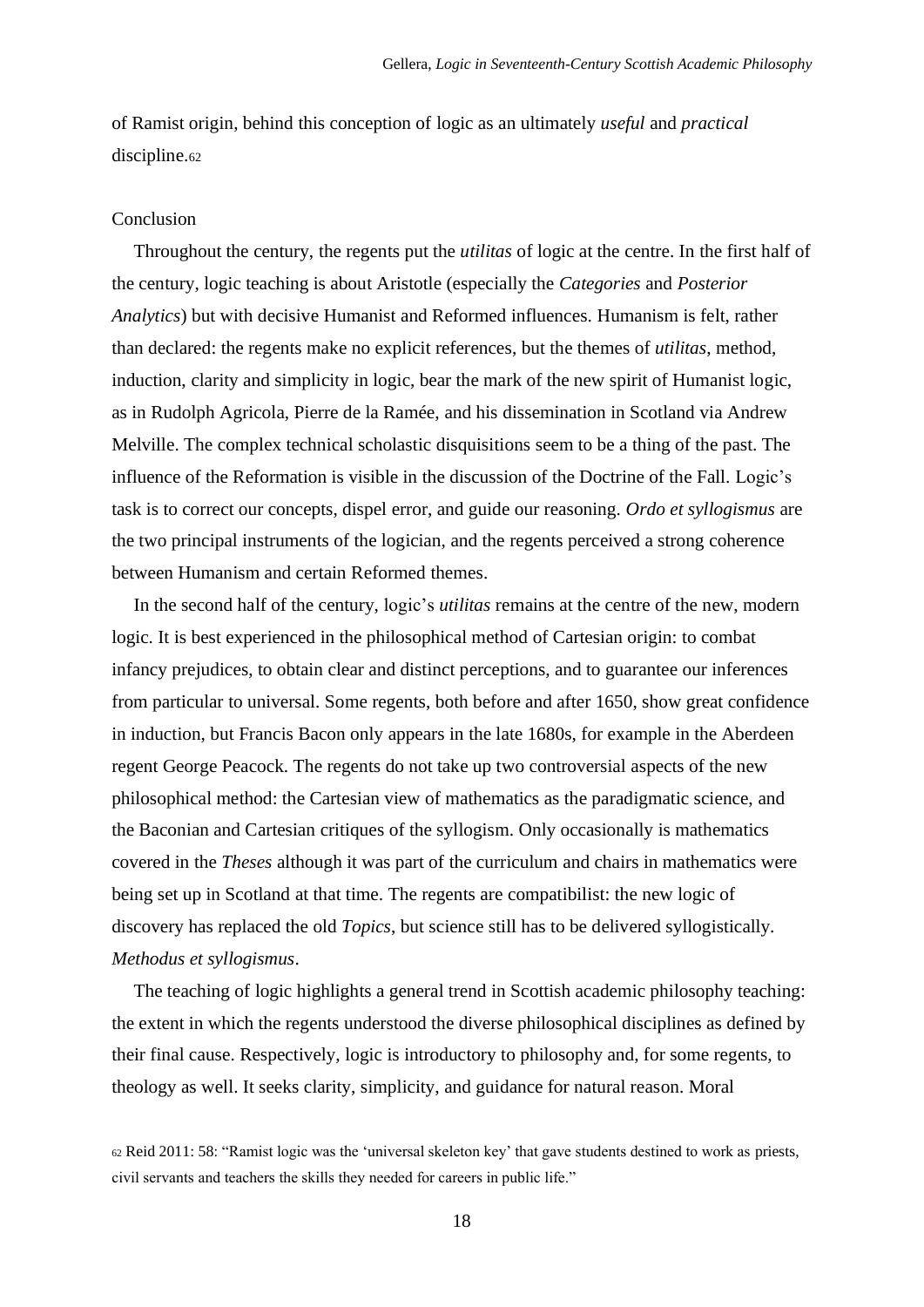philosophy teaches us what a happy life is, in an intrinsic social dimension. Natural philosophy is the understanding of the natural world, and of the greater divine design revealed in nature. In this sense, the teaching of logic, and of philosophy in general, in the seventeenth-century Scottish universities is deeply Humanist, even when it presents a scholastic appearance. At issue here is a broad understanding of Humanism, one which brings together Andrew Melville, who used it to teach and propagate the Reformed faith more effectively, Pierre de la Ramée, whose anti-Aristotelianism directed the mind towards rhetoric and practical concerns, René Descartes and Francis Bacon, who sought to rebuild philosophy on more solid grounds. The history of logic teaching in the seventeenth-century Scottish universities is the collective unfolding of these three intertwined elements against the backdrop of Reformed scholasticism.

### Bibliography

Aedie, A. (1616). *Theses philosophicae*. Aberdeen: Marischal College.

Baron, J. (1627). *Theses aliquot philosophicae*. Edinburgh: St Salvator's College.

Baron, R. (1621). *Positiones et Disputationes aliquot Philosophicae*. St Andrews: St Salvator's College.

Broadie, A. (2009). *A History of Scottish Philosophy*. Edinburgh: Edinburgh University Press.

Campbell, W. (1657). *Theses philosophicae*. Edinburgh: St Salvator's College.

Cockburn, A. (1675). *Theses philosophicae*. Edinburgh: St Leonard's College.

Craig, W. (1599). *Theses philosophicae*. Edinburgh: University of Edinburgh.

Dalrymple, J. (1646). *Theses logicae, metaphysicae, physicae, mathematicae, et ethicae*. Glasgow: University of Glasgow.

Duncan, M. (1610). *Theses ex Logiciis et Ethiciis Selectae*. Saumur: Academy of Saumur.

Fairley, J. (1615). *Theses philosophicae*. Edinburgh: University of Edinburgh.

Forbes, J. (1624). *Theses philosophicae*. Aberdeen: King's College.

Forbes, R. (1660). *Theses philosophicae*. Aberdeen: Marischal College.

Fraser. G. (1695). *Theses philosophicae*. Aberdeen: King's College.

Gaukroger, S. (2006). *The Emergence of a Scientific Culture*. Oxford: Oxford University Press.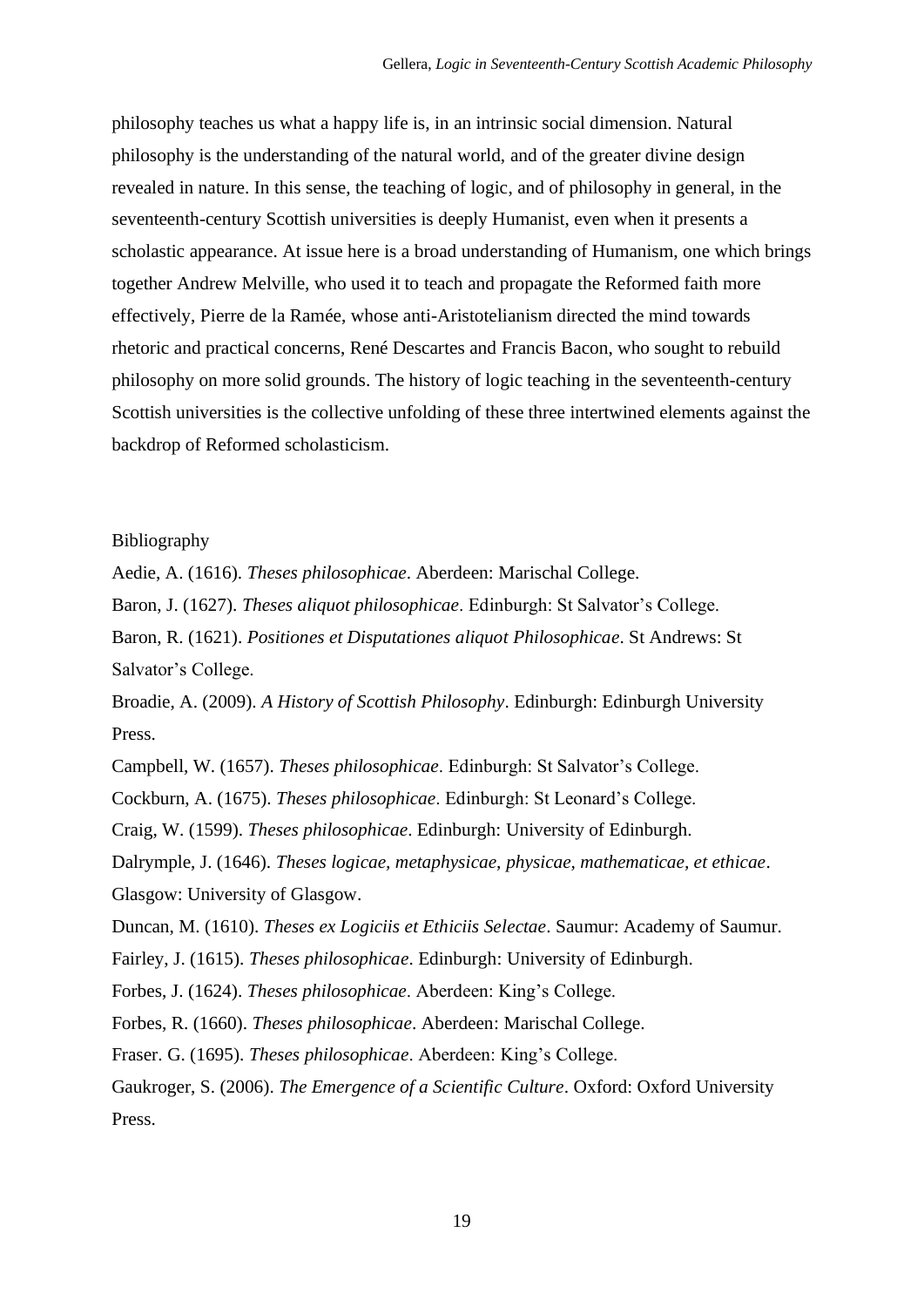Gellera, G. (2018). Common Sense and Ideal Theory in seventeenth-century Scottish philosophy*.* In Bow, C. B. (ed.), *Common Sense in the Scottish Enlightenment* (19−36). Oxford University Press.

Grant, A. (1676). *Theses hasce ac observationes Philosophicas*. Edinburgh: St Leonard's College.

Harrison, P. (2007). *The Fall of Man and the Foundations of Science*. Cambridge: Cambridge University Press.

Hutton, S. (2015). *British Philosophy in the Seventeenth Century*. Oxford: Oxford University Press.

Keith, R. (1687). *Theses philosophicae*. Aberdeen: Marischal College.

Kennedy, H. (1686). *Theses hasce philosophicas*. Edinburgh: University of Edinburgh.

King, W. (1612). *Theses philosophicae*. Edinburgh: University of Edinburgh.

Knox, J. (1605). *Theses philosophicae*. Edinburgh: University of Edinburgh.

Lidderdale, R. (1685). *Theses hasce philosophicas*. Edinburgh: University of Edinburgh.

Losonsky, M. (2006). Language and Logic. In D. Rutherford (ed.), *The Cambridge* 

*Companion to Early Modern Philosophy* (170–197). Cambridge: Cambridge University Press.

Lunan, A. (1622). *Theses philosophicae*. Aberdeen: King's College.

Lundie, J. (1627). *Positiones aliquot logicae & philosophicae.* Aberdeen: King's College.

MacMurdo, G. (1682). *Theses hasce suas philosophicas*. Edinburgh: University of Edinburgh.

Meldrum. G. (1659). *Theses philosophicae*. Aberdeen: Marischal College.

Middleton, G. (1675). *Theses philosophicae*. Aberdeen: King's College.

More, A. (1695). *Theses philosophicae*. Aberdeen: Marischal College.

More, A. (1699). *Theses philosophicae*. Aberdeen: Marischal College.

Peacock, G. (1689). *Theses philosophicae*. Aberdeen: Marischal College.

Peacock, G. (1693). *Theses philosophicae*. Aberdeen: Marischal College.

Ramsay, J. (1629). *Decermina quaedam Philosophica*. Edinburgh: St Salvator's College.

Reid, S. J. (2011). *Humanism and Calvinism. Andrew Melville and the Universities of* 

*Scotland, 1560‒1625*. Farnham-Burlington: Ashgate.

Robertson, G. (1596). *Theses philosophicae*. Edinburgh: University of Edinburgh.

Sanders, W. (1674). *Theses philosophicae*. Glasgow: St Leonard's College.

Schewer, J. (1614). *Theses logicae, ethicae, physicae.* Edinburgh: St Salvator's College.